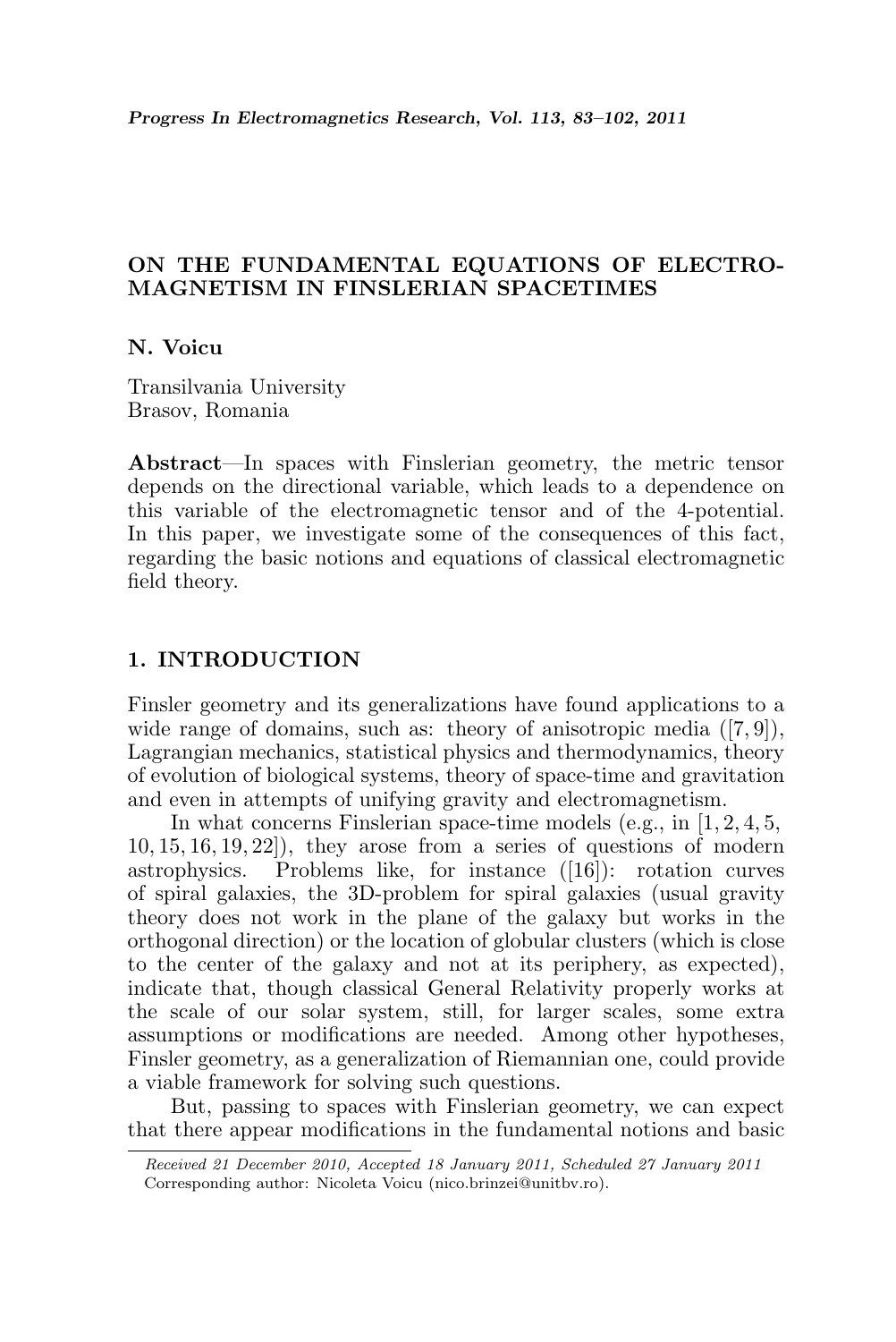equations of electromagnetic field theory. The metric tensor depends not only on the coordinates on the spacetime manifold M, but also on a directional variable and more generally, the involved geometric objects are no longer defined on M, but on the tangent bundle TM. In the present paper, we are going to investigate some mathematical aspects of these changes.

A first (and beautiful) model for electromagnetism in Finsler spaces was developed starting with the late  $80\degree$  — early  $90\degree$  by Miron and collaborators [10, 12–14]. There, the electromagnetic tensor is regarded as arising from deflection tensors attached to a distinguished linear connection on  $TM$ . Still, in this approach, it is not necessarily related to a potential, which hinders the use of variational approaches and makes interpretation of the newly appeared objects more difficult.

In 2008–2009, in two joint papers with Siparov [3, 20], we provided a new approach (and with different results), based exclusively on variational calculus and differential form language. Trying to extend to Finsler spaces the idea of total action attached to the electromagnetic field together with a system of particles

$$
S = -\sum mc \int ds - \sum \frac{q}{c} \int A_k dx^k - \frac{1}{16\pi c} \int F_{ij} F^{ij} d\Omega,
$$

we need a generalization of the notion of 4-potential A. Since Maxwell equations involve the components  $g_{ii}(x, y)$  of the metric tensor, in the Finslerian case, the dependence of  $g_{ij}$  on the fiber coordinates  $y^i$  on  $TM$ (i.e., on the directional variable) generally leads to solutions depending on these. It appears as reasonable the idea that the electromagnetic tensor and accordingly, the potential A, depend on both the base and on the fiber coordinates. Thus, we regarded the potential as a horizontal 1-form

$$
A = A_i(x, y) dx^i
$$

on TM, satisfying certain restrictions, and the electromagnetic tensor, as its exterior derivative:

$$
F = dA.
$$

The obtained electromagnetic tensor  $F$  is a 2-form on  $TM$ , consisting of two blocks — a horizontal  $(dx^{i} \wedge dx^{j})$  one, which is similar to the usual one, and a new, mixed  $(dx^{i} \wedge \delta y^{\overline{j}})$  one, which appears in the Maxwell equations and in the equations of motion of charged particles.

The generalized Maxwell equations we proposed on TM have a similar form to the usual ones in pseudo-Riemannian spaces:

$$
dF = 0, \ \ (\delta F)^{\sharp} = -\frac{4\pi}{c}J,
$$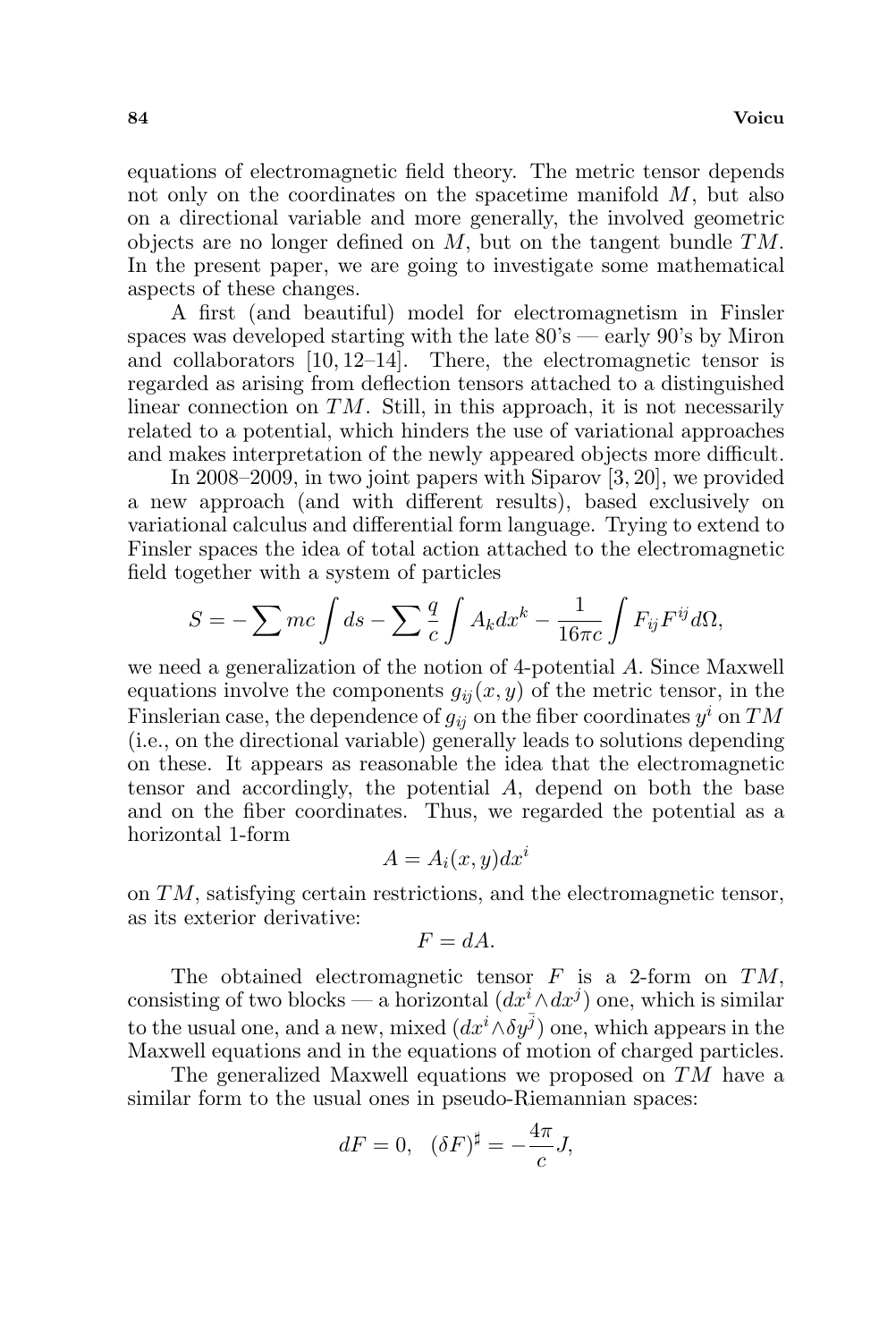where  $\delta$  denotes codifferential,  $\sharp: T^*M \to TM$  is the musical isomorphism (raising indices of 1-forms) and J is a vector field on TM, whose horizontal component is the usual 4-current (plus a correction due to the anisotropy of the space, which reminds the idea of bound current in a material). The vector field J has identically vanishing divergence, which provides an analogue of the usual continuity equation.

In this paper, we bring clarifications and improvements to these ideas.

First of all, we relax the definition of the 4-potential in [3, 20], namely, we only impose that its components  $A_i$  be 0-homogeneous in the fiber coordinates, which insures that the second term in the total action does not depend on the choice of the parameter on the integration path.

Also, we provide new details regarding the TM-current J, such as: its link to charge density, the relation between the continuity equation on TM and gauge invariance.

A problem in Finsler spaces M with metrics of Lorentz signature  $(-, +, +, +)$ , is having a well-defined volume form on M. The usual notions of volume form in Finsler spaces with positive definite metrics — Busemann-Hausdorff volume and Holmes-Thompson volume, [17] — would lead in our case to improper integrals (since they involve integration on indicatrices  $||y|| = 1$  at considered points of the base manifold, and these indicatrices are no longer compact). By using an appropriate completion of our metric up to a metric on  $TM$ , we solve this problem and adapt the idea of Holmes-Thompson volume to our case. A direct application is being able to write the total charge in a region of space as an integral of charge density.

In the last two sections, we propose a generalization of the notion of stress-energy tensor of the electromagnetic field to Finsler spaces. In flat (locally Minkowski) Finsler spaces, this generalization is obtained by symmetrizing the Noether current given by the invariance of the field Lagrangian to transformations on  $TM$  induced by spacetime translations. We obtain a tensor consisting of two blocks

$$
T = T_{ij} dx^{i} \otimes dx^{j} + T_{i\overline{j}} dx^{i} \otimes \delta y^{\overline{j}}.
$$

The obtained tensor identically satisfies a TM-analogue of the usual energy-momentum conservation law.

In curved Finsler spaces, the horizontal block  $T_{ii} dx^{i} \otimes dx^{j}$  of the generalized energy-momentum tensor (which corresponds to the usual stress-energy tensor) can be obtained by varying the field Lagrangian with respect to the metric tensor and the mixed block  $T_{i\bar{j}}dx^i \otimes \delta y^{\bar{j}}$ , by varying the same Lagrangian with respect to the nonlinear connection.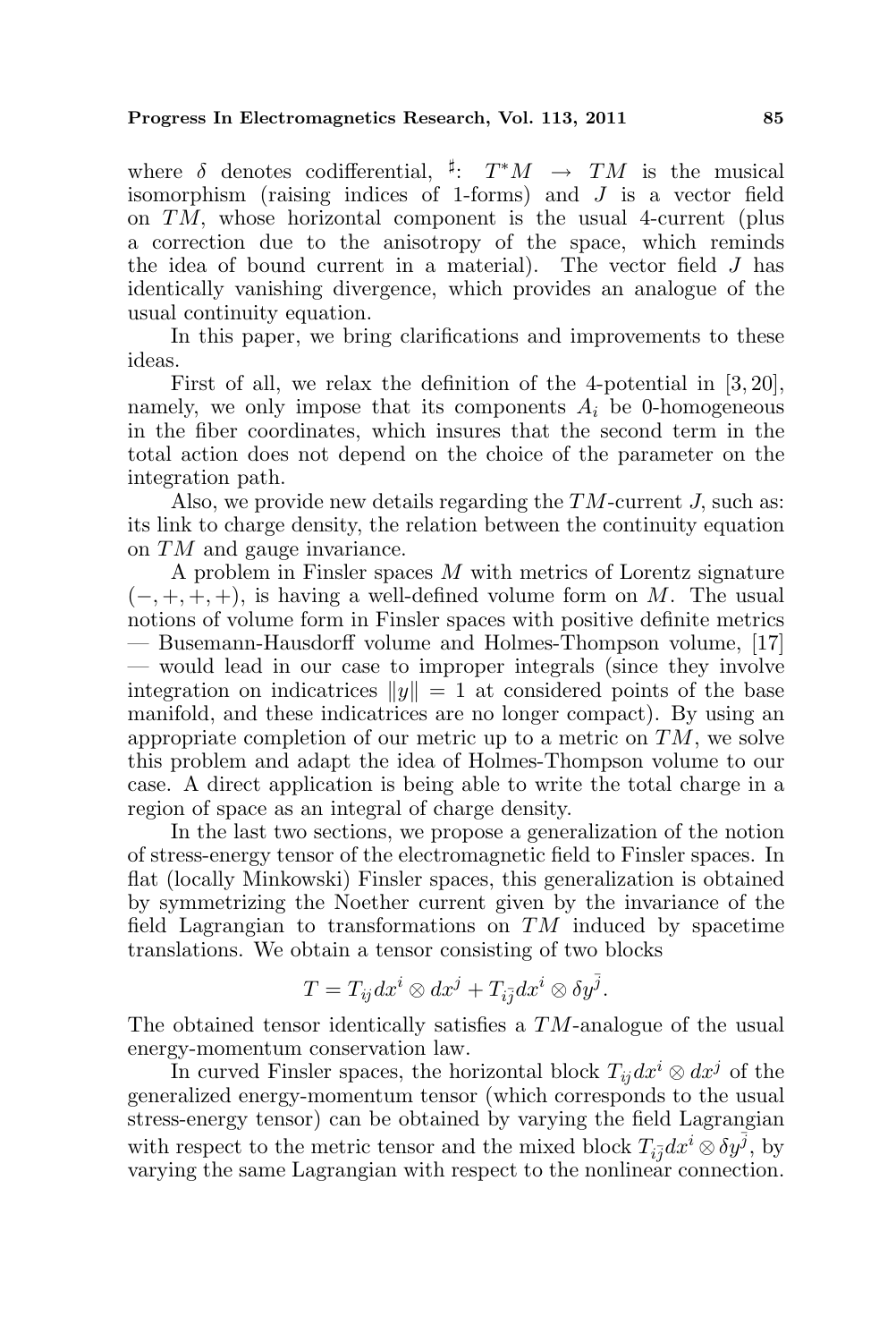## 2. THE RIEMANNIAN CASE — A BRIEF OVERVIEW

In this section, we will present in brief some basic ideas and methods in classical electromagnetic field theory. We will adopt the language of differential forms (see [8, 26–28]), which provides elegant, concise equations and is tightly related to variational calculus.

Let  $(M, g)$  be a Lorentzian manifold of dimension 4 (and class  $\mathcal{C}^{\infty}$ ), regarded as spacetime manifold. We denote local coordinates on M by  $x = (x^i)_{i=\overline{0,3}}$ ; the first coordinate is regarded as the time coordinate and  $\mathbf{x} = (x^{\alpha})_{\alpha = \overline{1,3}}$ , as spatial coordinates. By  $_{;k}$ , we mean Levi-Civita covariant derivative with respect to  $\frac{\partial}{\partial x^k}$ , by \*, the Hodge dual, by  $\delta$ , the codifferential of p-forms and by  $\stackrel{\circ}{\flat}: TM \to T^*M$ ,  $\sharp: T^*M \to TM$ , the musical isomorphisms (lowering/raising indices).

The 4-potential is described as a 1-form

$$
A = A_i(x)dx^i.
$$
 (1)

The electromagnetic tensor (or Faraday 2-form) is its exterior derivative:

$$
F = dA = \frac{1}{2} F_{jk} dx^{j} \wedge dx^{k},
$$
\n(2)

(where  $F_{ik} = A_{k;i} - A_{i;k}$ ). In the language of differential forms, homogeneous Maxwell equations

$$
F_{ij;k} + F_{ki;j} + F_{jk;i} = 0
$$
\n<sup>(3)</sup>

become [8],

$$
dF = 0.\t\t(4)
$$

If the electromagnetic tensor  $F$  is given, then  $(4)$  implies (on a contractible domain) the existence of a 1-form A, such that  $F = dA$ . Conversely, if one considers the potential 1-form A as a priori given and define F as its exterior differential, then the homogeneous Maxwell equation is obtained as an identity.

An important property of the electromagnetic field is *gauge invariance*. Namely, the field strength tensor  $F$  is invariant to transformations

$$
A \mapsto A + d\psi,
$$

where  $\psi : M \to \mathbb{R}$  is a differentiable function.

Inhomogeneous Maxwell equations and the equations of motion of charged particles are obtained by variational methods, namely, from the *total action* attached to the field and to a system of particles:

$$
S = -\underbrace{\sum mc \int ds}_{S_p} - \underbrace{\sum \frac{q}{c} \int A_k(x) dx^k}_{S_{int}} - \underbrace{\frac{1}{16\pi c} \int F_{ij} F^{ij} d\Omega}_{S_f}, \quad (5)
$$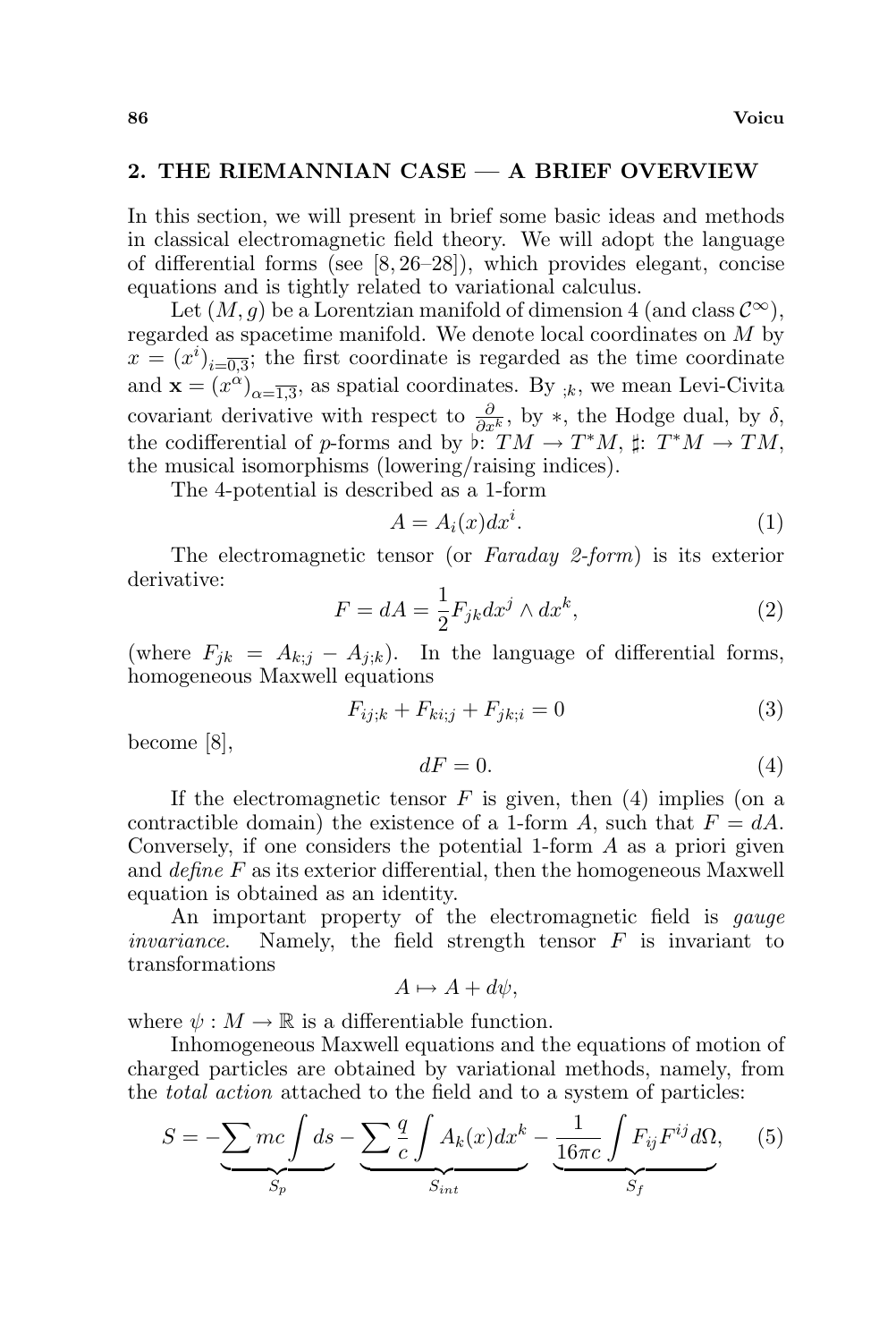(here, m, q, c are constants:  $m$  — the mass of a particle, q, its charge, c, the speed of light in vacuum and the sums are taken over the charge, c, the speed of light in vacuum and the sums are taken over the particles in the system;  $d\Omega = \sqrt{|g|} dx$  is the invariant volume element on  $M$ ). The first term  $S_p$  characterizes free particles, the third one  $S_f$  characterizes the electromagnetic field and the second one  $S_{int}$ , the interaction between the field and the particles.

Variation of the action S with respect to the 4-potential A (which actually means varying A in  $S_1$ : =  $S_{int} + S_f$ ), leads to the inhomogeneous Maxwell equations; by varying  $S$  (written for a single particle) with respect to the trajectory, i.e., varying  $S_2 := S_p + S_{int}$ , one obtains the equations of motion of charged particles in a given electromagnetic field.

*Charge density*  $\rho = \rho(x)$  is the amount of electric charge in a given spatial volume; its integral over a certain region of space provides the total charge situated inside that region:

$$
q = \int \rho dV,\tag{6}
$$

where  $dV =$ p  $|g|$  $\frac{\sqrt{3}}{\sqrt{g_{00}}}dx$  is the spatial volume element [11]. Here, the charge distribution is regarded as continuous; for a discrete distribution of charges  $q_1, ..., q_n$ , the writing (6) is achieved by means of the Dirac

Relation (6) allows us to write  $S_{int}$  as a volume integral

$$
S_{int} = -\frac{1}{c} \int A_i J^i d\Omega,
$$

where the quantities

delta function.

$$
J^i := \frac{\rho c}{\sqrt{g_{00}}} \frac{dx^i}{dx^0} \tag{7}
$$

are the components of a vector field J, called the 4-current.

Thus, the sum  $S_1 := S_{int} + S_f$  can be written as a single integral:

$$
S_1 = -\int \left(\frac{1}{c}A_iJ^i + \frac{1}{16\pi c}F_{ij}F^{ij}\right)d\Omega,
$$

thus leading to inhomogeneous Maxwell equations

$$
F^{ij}_{\;\;;j} = -\frac{4\pi}{c}J^i,\tag{8}
$$

i.e., in a coordinate-free writing [8],

$$
(\delta F)^{\sharp} = -\frac{4\pi}{c}J.\tag{9}
$$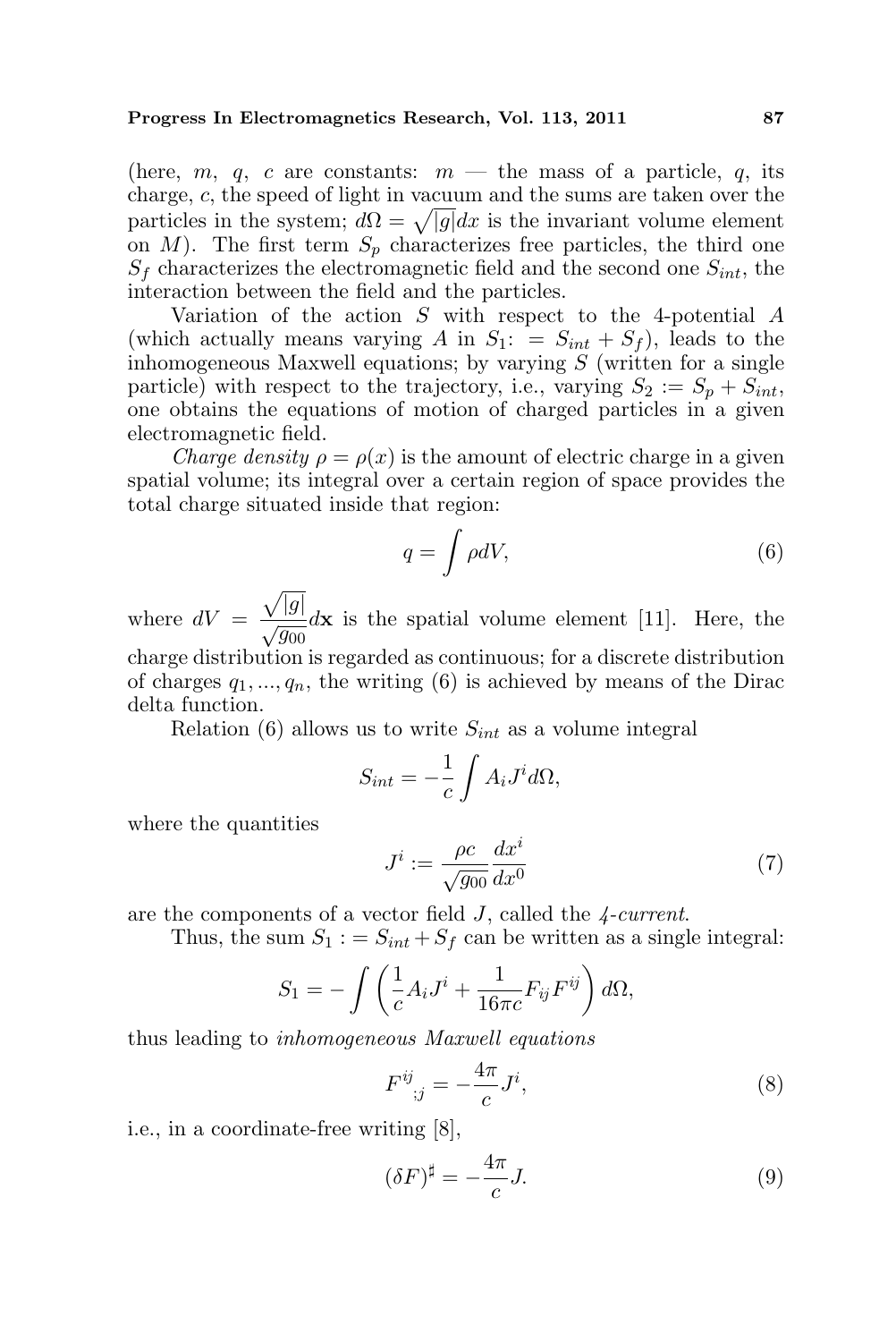From (9), it follows that  $-\frac{4\pi}{c}$  $\frac{d\pi}{c}\delta J_{\flat} = \delta \delta F = 0$ , i.e., the 4-current J identically satisfies the *continuity equation* (which is equivalent to the charge conservation law):

$$
\operatorname{div}(J) = 0.\tag{10}
$$

Equations of motion of charged particles are obtained as:

$$
\frac{D\dot{x}^i}{ds} = \frac{q}{c}F^i_j \dot{x}^j, \quad i = \overline{0,3},\tag{11}
$$

where  $\frac{D\dot{x}^i}{ds} = \frac{d\dot{x}^i}{ds} + \gamma^i_{jk}\dot{x}^j\dot{x}^k$  denotes Levi-Civita covariant derivative.

Finally, let us say a few words about the stress-energy-momentum tensor of the electromagnetic field.

**A.** In special relativity (where  $M = \mathbb{R}^4$  and  $g =$  $diag(-1, 1, 1, 1)$  is the Minkowski metric), the energy-momentum tensor is obtained [11], by symmetrizing the Noether current given by the invariance of the field action  $S_f$  to spacetime translations  $x \mapsto x + a$  (where  $a = const.$ ); its expression is

$$
T = T_{ij} dx^i \otimes dx^j, \qquad T^l_{\;i} = \frac{1}{4\pi} \left( -F^{lk} F_{ik} + \frac{1}{4} \delta^l_i F_{jk} F^{jk} \right). \tag{12}
$$

The energy-momentum tensor satisfies the identities:

$$
\frac{\partial T^j_i}{\partial x^j} = -\frac{1}{c} F_{ij} J^j \quad \leftrightarrow \quad \text{div}(T) = \frac{1}{c} i_J F. \tag{13}
$$

The quantity  $\frac{1}{c}F_{ij}J^j$  provides the *density of Lorentz force* and the above relation is interpreted as conservation of the total energy and momentum of the system (field+particles).

**B.** In general relativity, the energy-momentum tensor  $T$ , (12), is obtained by varying  $S_f$  with respect to the metric

$$
\delta_g S_f = \frac{1}{2c} \int T_{ik} \delta g^{ik} d\Omega = -\frac{1}{2c} \int T^{ik} \delta g_{ik} d\Omega.
$$
 (14)

In this case, the stress-energy tensor satisfies the identities:

$$
T_{i;j}^{j} = -\frac{1}{c} F_{ij} J^{j}.
$$
 (15)

## 3. SOME GEOMETRIC STRUCTURES IN FINSLER SPACES

In the following, we will present some usual notions in Finsler geometry, such as: Ehresmann (nonlinear) connection (which provides invariant frames on  $TM$ ), linear connection (producing a covariant derivation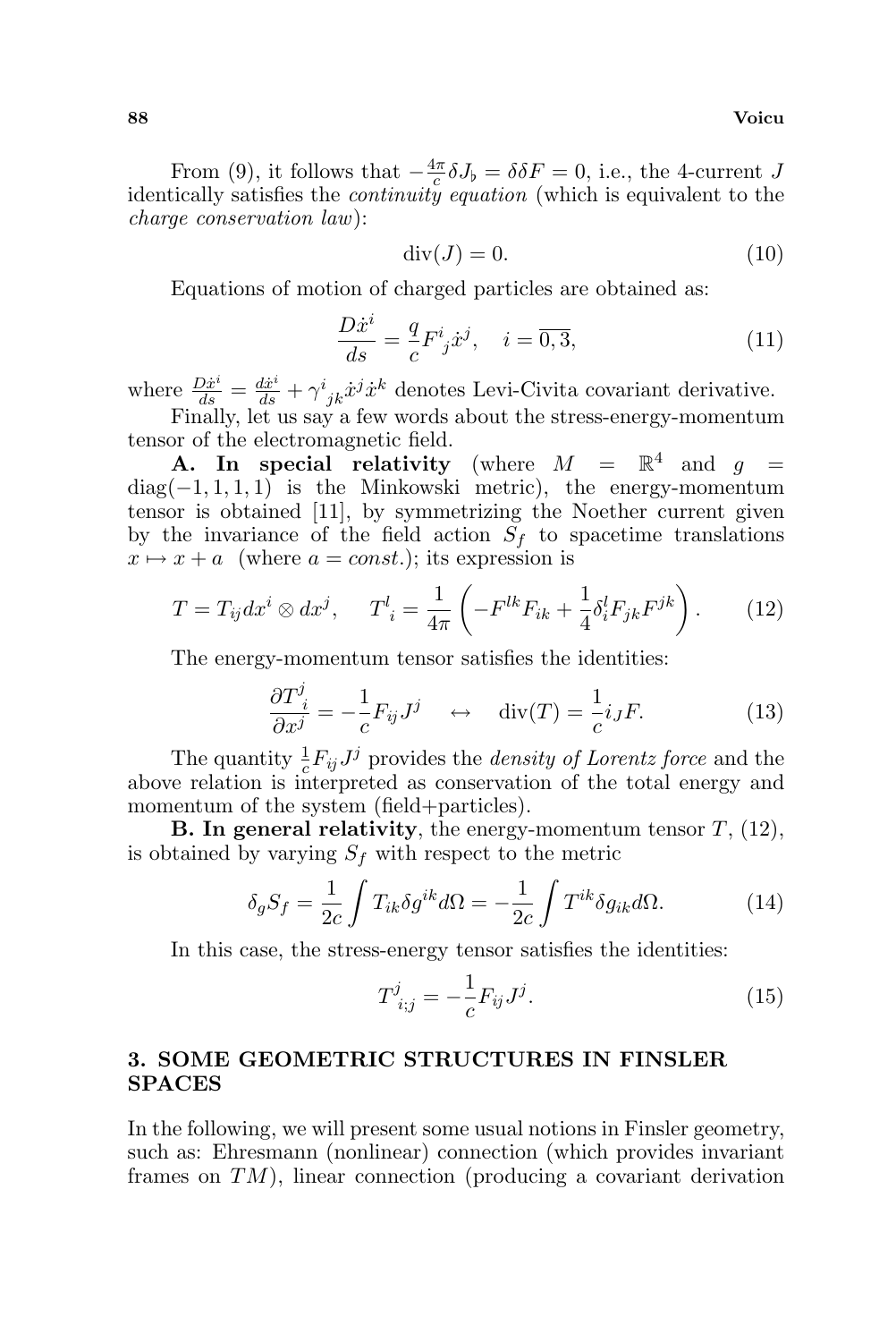law which generalizes the Levi-Civita one) and introduce a volume form on Finslerian spacetimes.

Let now, for a 4-dimensional differentiable manifold  $M$  of class  $\mathcal{C}^{\infty}$ ,  $(TM, \pi, M)$  be its tangent bundle and  $(x, y) = (x^{i}, y^{i})_{i=\overline{0,3}}$ , the coordinates in a local chart on TM. The base coordinates  $x = (x^i)$  will be called positional variables and the fiber ones  $y = (y<sup>i</sup>)$ , directional variables.

We suppose that  $(M, \mathcal{F})$  is a Finsler space, i.e., the function  $\mathcal{F}: TM \to \mathbb{R}$  has the properties:

- 1)  $\mathcal{F} = \mathcal{F}(x, y)$  is  $\mathcal{C}^{\infty}$ -smooth for  $y \neq 0$ ;
- 2) positive homogeneity of degree 1 in the directional variable:  $\mathcal{F}(x,\lambda y)=\lambda \mathcal{F}(x,y)$  for all  $\lambda > 0$ ;
- 3) the *Finslerian metric tensor*:

$$
g_{ij}(x,y) = \frac{1}{2} \frac{\partial^2 \mathcal{F}^2}{\partial y^i \partial y^j},\tag{16}
$$

is nondegenerate:  $\det(g_{ij}(x, y)) \neq 0, \ \forall x \in M, y \in T_xM \setminus \{0\}.$ 

In the following, we will consider that the metric has signature  $(-,+,+,+)^\dagger$ .

In a Finsler space, the squared element of arc length along a curve  $t \mapsto x(t)$  is  $\overline{a}$ 

$$
ds^{2} = \mathcal{F}^{2}\left(x, \frac{dx}{dt}\right)dt^{2} = g_{ij}(x, dx)dx^{i}dx^{j}.
$$

Finsler spaces are a generalization of pseudo-Riemannian manifolds, in which the coefficients  $g_{ij}$  of the metric tensor are no longer functions defined on  $M$ , but on the tangent bundle  $TM$ . If on a usual Lorentzian manifold, the tangent space at each point carries a pseudo-Euclidean metric structure, in a Finsler space, at each fixed point  $x^0$ , the "norm"  $\mathcal{F}(x_0, y)$  is generally not given by a quadratic form.‡

The 1-homogeneity of  $\mathcal F$  in the fiber coordinates insures that the The 1-homogeneity of  $\mathcal F$  in the fiber coordinates insures that the integral  $\int ds$  does not depend on eventual changes of the parameter along the curve. Given a Finslerian metric tensor  $g_{ii} = g_{ii}(x, y)$ , the corresponding spatial metric is defined similarly to the pseudo-Riemannian case:  $\gamma_{\alpha\beta} = -g_{\alpha\beta} + \frac{g_{0\alpha}g_{0\beta}}{g_{00}}$  $-g_{\alpha\beta} + \frac{g_{0\alpha}g_{0\beta}}{g_{00}}, \ \alpha, \beta \in \{1, 2, 3\}$  and its determinant is det $(\gamma_{\alpha\beta}) = \frac{\sqrt{|g|}}{\sqrt{g_{00}}}$ .

<sup>†</sup> Strictly speaking, it would be more rigorous to call these spaces "pseudo-Finsler". But since a lot of authors already use in the latter case the term Finsler, we will also adopt this more relaxed terminology.

 $\ddot{\text{ }}$  A very interesting insight on the interrelations between a non-Euclidean (though, still quadratic) geometry and electromagnetism, is given in [23].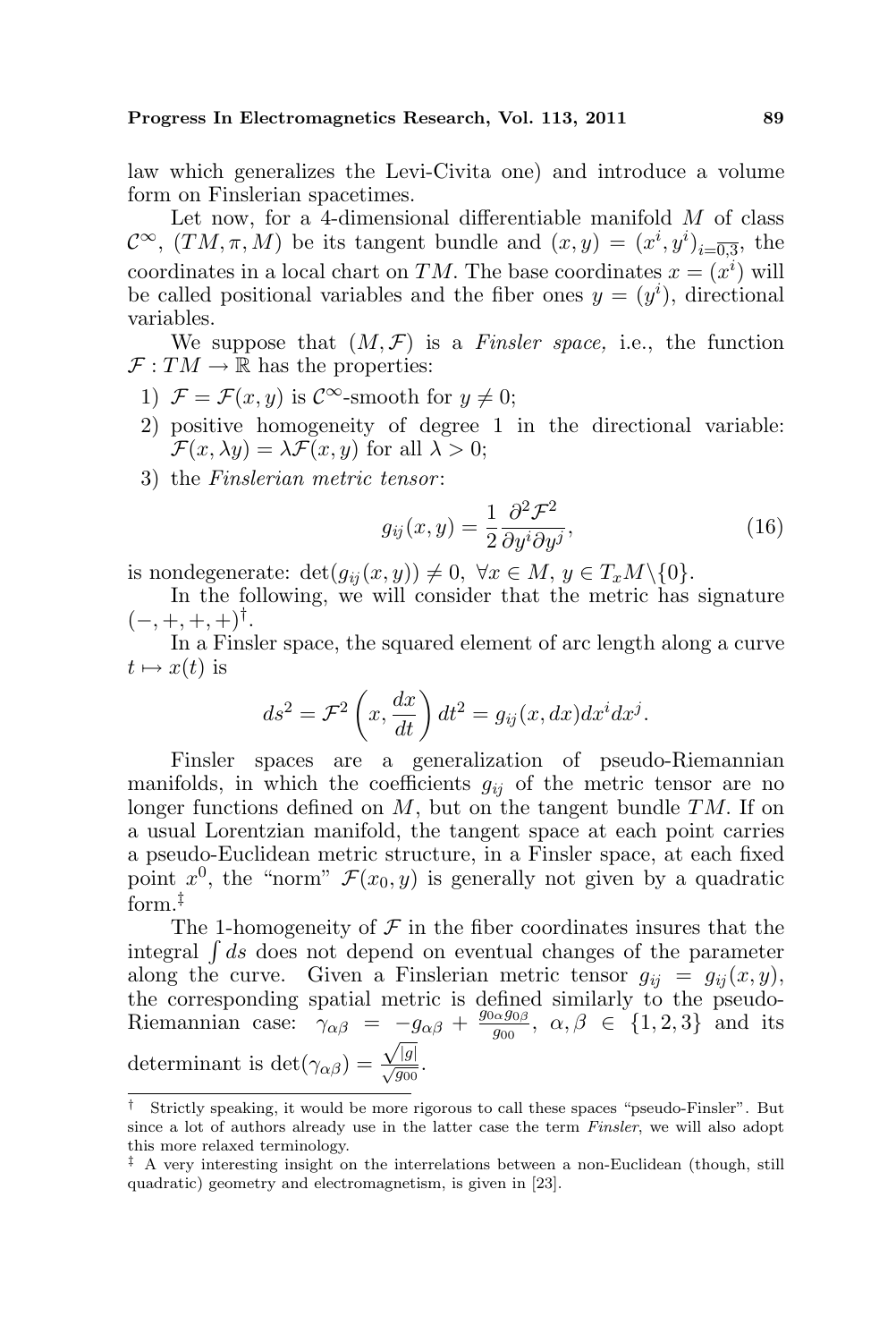With respect to coordinate changes on the tangent bundle TM, [6, 10]:

$$
\tilde{x}^i = \tilde{x}^i(x), \quad \tilde{y}^i = \frac{\partial \tilde{x}^i}{\partial x^j} y^j \tag{17}
$$

the quantities  $\frac{\partial}{\partial y^i}$  have a tensorial rule of transformation:  $\frac{\partial}{\partial y^i}$  =  $\partial \tilde{x}^j$  $\frac{\partial \tilde{x}^j}{\partial x^i} \frac{\partial}{\partial \tilde{y}}$  $\frac{\partial}{\partial \tilde{y}^j}$ , while the quantities  $\frac{\partial}{\partial x^i}$  have a more complicated transformation law. Hence, if one wants to work with invariant blocks only, then one needs Ehresmann (nonlinear) connections, i.e., adapted frames on TM.

Let  $(N^{\overline{j}})$  $I_i$ ) be the coefficients of a nonlinear connection  $TTM =$  $HTM \oplus VTM$ , [10, 17], and by ½  $\ddot{\phantom{0}}$ 

$$
\left\{\delta_i = \frac{\partial}{\partial x^i} - N^{\bar{j}}_i \frac{\partial}{\partial y^{\bar{j}}}, \quad \partial_{\bar{i}} = \frac{\partial}{\partial y^{\bar{i}}}\right\}, \quad \left\{dx^i, \ \delta y^{\bar{i}} = dy^{\bar{i}} + N^{\bar{i}}_j dx^j\right\} \tag{18}
$$

the elements of the corresponding adapted basis and of its dual cobasis respectively. With respect to coordinate changes (17),  $\delta_i$  and  $\partial_{\bar{i}}$  have tensorial rules of transformation, i.e.,

$$
\delta_i = \frac{\partial \tilde{x}^j}{\partial x^i} \delta_j, \quad \partial_{\bar{\imath}} = \frac{\partial \tilde{x}^j}{\partial x^i} \partial_{\bar{\jmath}}.
$$

In the adapted basis, any vector field  $V$  on  $TM$  can be written as  $V = V^i \delta_i + \overline{V}^{\overline{\imath}} \partial_{\overline{\imath}}$ ; the component  $hV = V^i \delta_i$  is a vector field, called the *horizontal* component of V, while  $vV = V^{\bar{i}} \partial_{\bar{i}}$  is also a vector field, called its vertical component. Similarly, a 1-form  $\omega$  on TM can be decomposed into invariant blocks as  $\omega = \omega_i dx^i + \omega_i \delta y^{\bar{i}}$ , with  $h\omega = \omega_i dx^i$ called the *horizontal* component, and  $v\omega = \omega_{\bar{i}} \delta y^{\bar{i}}$  the vertical one [10]. Accordingly, any tensor field on TM is decomposed with respect to the Ehresmann connection into invariant blocks.

Whenever needed to make a clear distinction, we will denote by  $i, j, k, \ldots$  indices corresponding to horizontal geometric objects,  $\overline{i}, j$ ,  $k, \ldots$  (with bars), indices corresponding to vertical ones and by capital letters  $A, B, C, \ldots$  indices which take values corresponding to both distributions.

In order to make sense of the notion of volume form on TM and to be able to raise/lower indices of tensors on this space, we complete g up to a metric  $(G_{AB})$  (an hv-metric, [10]) on TM:

$$
G(x,y) = g_{ij}(x,y)dx^{i} \otimes dx^{j} + v_{\bar{i}\bar{j}}(x,y)\delta y^{\bar{i}} \otimes \delta y^{\bar{j}}.
$$
 (19)

where  $v$  is a positive definite metric tensor<sup>§</sup>.

 $§$  Assuming that the topological space M is metrizable, then a natural choice would be, for instance, a metric v which provides the topology of M. In the case when  $(M, g)$  is the Minkowski space, the manifold topology of  $M = \mathbb{R}^4$  is the Euclidean one, hence we can choose  $v$  as the Euclidean metric.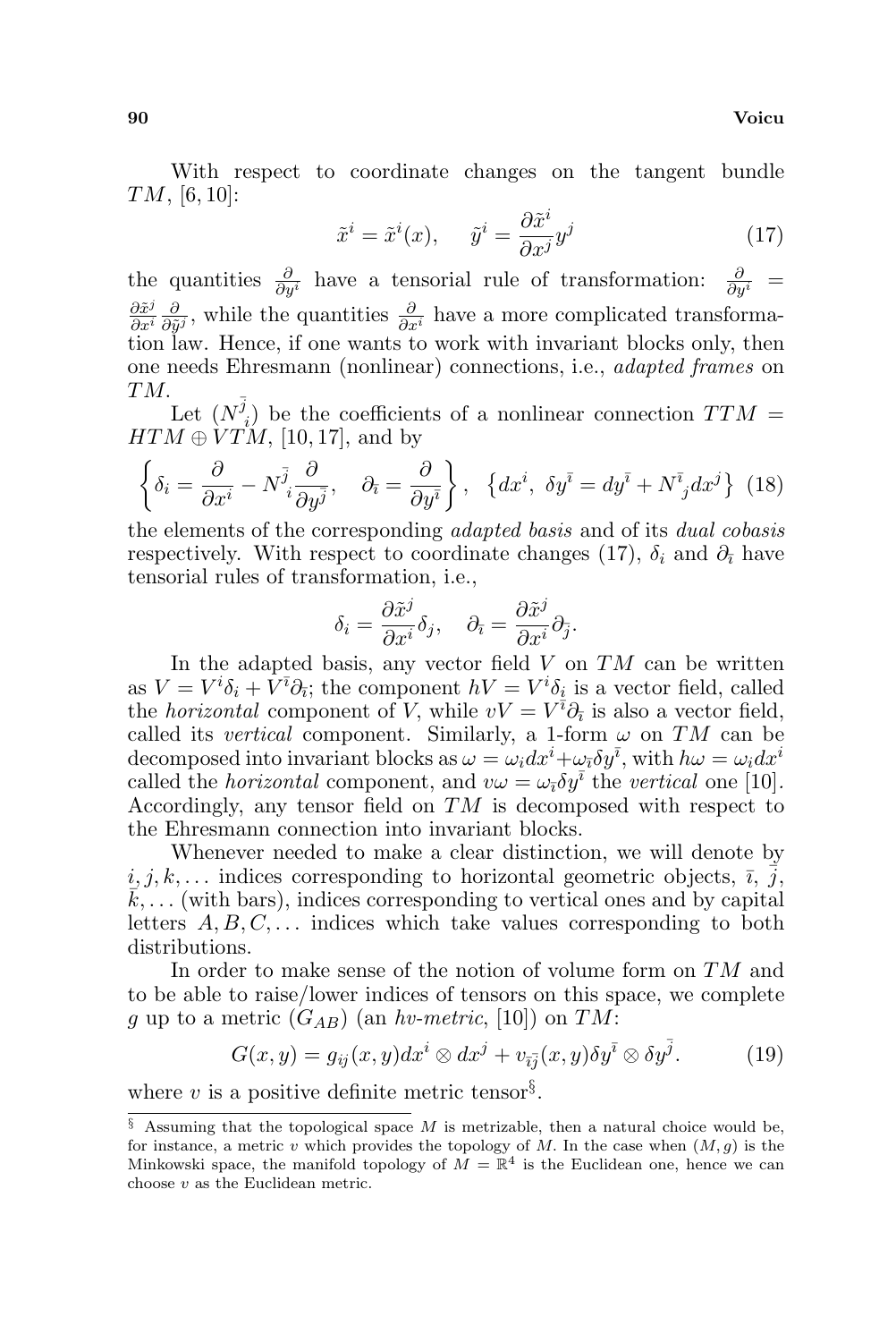It appears as convenient to express the results in terms of covariant derivatives given by the following linear connection D (inspired from  $[10]$ :

$$
D_{\delta_k} \delta_j = L^i_{\;jk} \delta_i, \quad D_{\delta_k} \partial_{\bar{j}} = L^{\bar{i}}_{\;jk} \partial_{\bar{i}}, \quad D_{\partial_{\bar{k}}} \delta_j = 0, \quad D_{\partial_{\bar{k}}} \partial_{\bar{j}} = 0. \tag{20}
$$

where

$$
L^{i}_{jk} = \frac{1}{2} g^{ih} \left( \delta_{k} g_{hj} + \delta_{j} g_{hk} - \delta_{h} g_{jk} \right),
$$
  
\n
$$
L^{\bar{i}}_{\ \bar{j}k} = N^{\bar{i}}_{\ k \cdot \bar{j}} + \frac{1}{2} v^{\bar{i}\bar{h}} \left( \delta_{k} v_{\bar{h}\bar{j}} - \left( \partial_{\bar{j}} N^{\bar{i}}_{\ k} \right) v_{\bar{l}\bar{h}} - \left( \partial_{\bar{h}} N^{\bar{i}}_{\ k} \right) v_{\bar{l}\bar{j}} \right).
$$
\n(21)

We denote by  $_{k}$  covariant derivation by  $\delta_{k}$  and by  $\cdot_{\bar{k}}$ , covariant derivation by  $\partial_{\bar{k}}$ .

The above linear connection preserves the distributions generated by the Ehresmann connection and it is h-metrical, i.e.,  $g_{i,j|k} = 0$ ,  $v_{\bar{i}}=0$ . The only nonvanishing components of its torsion tensor T are

$$
R^{\bar{i}}{}_{jk} = \delta y^{\bar{i}} (T(\delta_k, \delta_j)) = \delta_k N^{\bar{i}}{}_j - \delta_j N^{\bar{i}}{}_k; P^{\bar{i}}{}_{j\bar{k}} = \delta y^{\bar{i}} (T(\partial_{\bar{k}}, \delta_j)) = N^{\bar{i}}{}_{j\bar{k}} - L^{\bar{i}}{}_{\bar{k}j}.
$$

Having a metric structure (19) on  $TM$ , it makes sense the invariant volume element on TM :

$$
d\Omega = \sqrt{|G|} dx \wedge dy.
$$

where  $G = det(G_{AB})$ . This volume element defines a volume element  $d\Omega_M$  on M by:

$$
d\Omega_M = \sigma(x)dx, \qquad \sigma(x) = \int_{D_x} \sqrt{|G|} dy, \tag{22}
$$

where  $D_x = \{y \in T_x M \mid v_{ij}(x, y)y^i y^j \leq r^2\}$  and  $r = \sqrt[4]{2/\pi^2}$  is the radius of a 3-sphere of volume 1 in the 4-dimensional Euclidean space. Then, for a function on a domain  $\Delta \subset M$ ,  $f: \Delta \to \mathbb{R}$ , we have

$$
\int_{\Delta} f(x)d\Omega_M = \int_{\Delta'} f(x)d\Omega,
$$

where  $\Delta' = \{(x, y) \in TM \mid x \in \Delta, y \in D_x\}.$ 

Similarly to ([11]), we can build the corresponding spatial volume element p

$$
dV = \tilde{\sigma}(x)d\mathbf{x}, \quad \text{where } \tilde{\sigma}(x) = \int_{D_x} \frac{\sqrt{|G|}}{\sqrt{g_{00}}} dy, \quad d\mathbf{x} = dx^1 \wedge dx^2 \wedge dx^3.
$$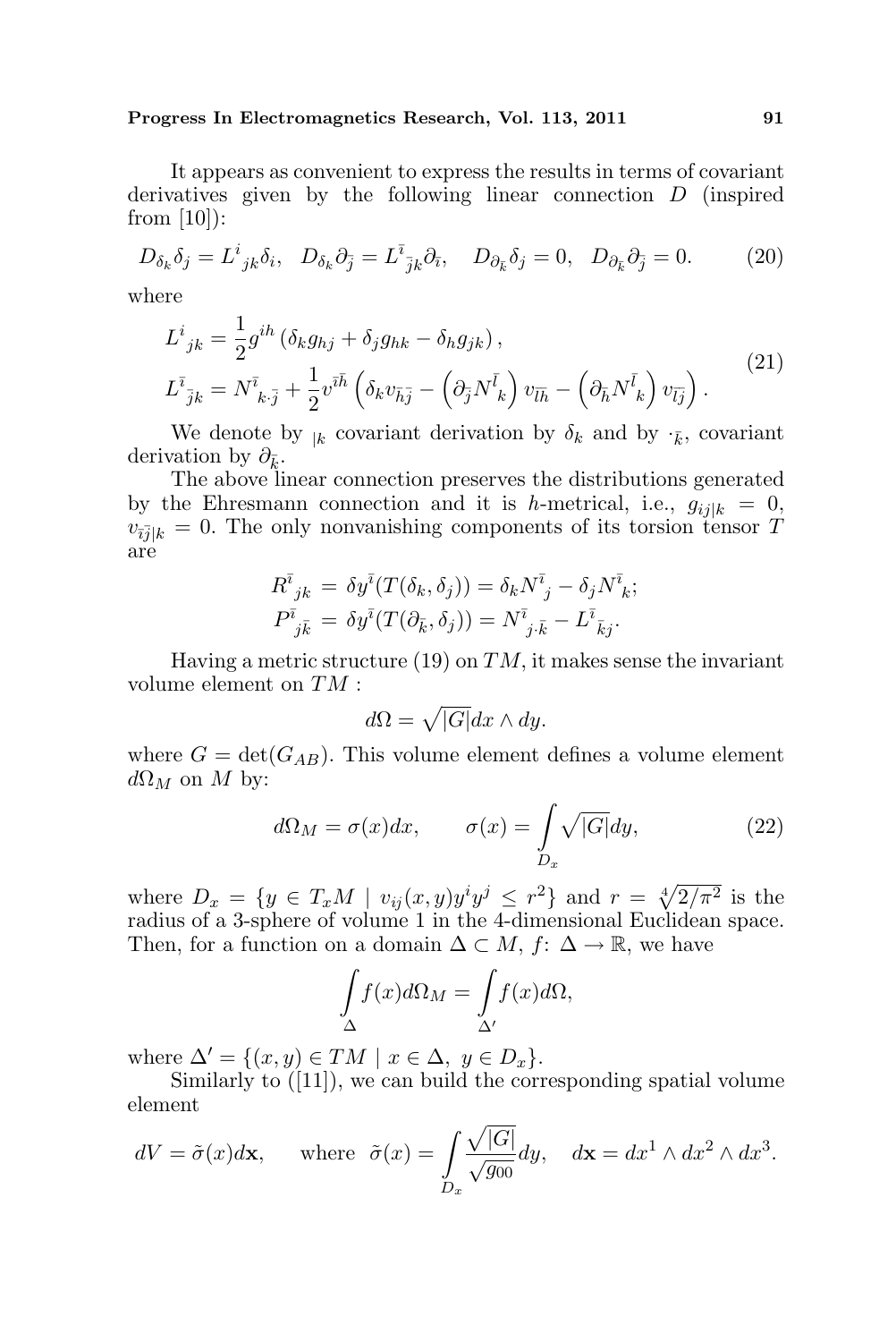In the subsequent field theory considerations, we will integrate by y on domains  $D_x$  as above and with respect to x, on a "large enough" compact domain in M (assuming that far away from sources, the field is negligible and the considered time interval is a bounded one).

The *divergence* of a vector field  $X = X^i \delta_i + X^{\bar{\imath}} \partial_{\bar{\imath}}$  on  $TM$ , [18], is locally expressed as

$$
\operatorname{div} X = \frac{1}{\sqrt{|G|}} \left[ \delta_i \left( X^i \sqrt{|G|} \right) + \partial_{\bar{\imath}} \left( X^{\bar{\imath}} \sqrt{|G|} \right) \right] - N^{\bar{j}}_{i \cdot \bar{j}} X^i
$$
  
=  $X^i_{\;|i} + X^{\bar{\imath}}_{\; \cdot \bar{\imath}} - X^j P_j + X^{\bar{\imath}} \mathbf{C}_{\bar{\imath}},$  (23)

where

$$
P_j = P^{\bar{i}}_{j\bar{i}}, \qquad \mathbf{C}_{\bar{i}} = \partial_{\bar{i}} \left( \ln \sqrt{|G|} \right).
$$

The codifferential of a 2-form on TM:

$$
\xi=\frac{1}{2}\xi_{ij}dx^i\wedge dx^j+\xi_{i\bar{j}}dx^i\wedge \delta y^{\bar{j}}+\frac{1}{2}\xi_{\bar{\imath}\bar{j}}\delta y^{\bar{\imath}}\wedge \delta y^{\bar{j}}
$$

can be calculated from the relation  $\langle \eta, \delta \xi \rangle = \langle d\eta, \xi \rangle$ , where  $\langle , \rangle$  is the inner product of  $p$ -forms on  $TM$ . We get, in terms of covariant derivatives:

$$
(\delta \xi)^{i} = \xi^{ij}_{\ \ |j} + \xi^{i\bar{j}}_{\ \bar{j}} - \xi^{ij} P_{j} + \xi^{i\bar{j}} C_{\bar{j}}
$$

$$
(\delta \xi)^{\bar{i}} = \xi^{\bar{i}j}_{\ \ |j} + \xi^{\bar{i}\bar{j}}_{\ \bar{j}} - \xi^{\bar{i}j} P_{j} + \xi^{\bar{i}\bar{j}} C_{\bar{j}} - \frac{1}{2} \xi^{jk} R^{i}_{\ \ jk} - \xi^{j\bar{k}} P^{\bar{i}}_{\ \bar{j}\bar{k}}.
$$

# 4. FARADAY 2-FORM, HOMOGENEOUS MAXWELL EQUATIONS

Definition 1 By 4-potential, we will understand a horizontal 1-form

$$
A = A_i(x, y)dx^i \tag{24}
$$

on  $TM$ , with the property that the components  $A_i$  are 0-homogeneous in  $y$ :

$$
A_i(x, \lambda y) = A_i(x, y), \qquad \forall \lambda \in \mathbb{R}.
$$

Remarks: 1) This is a more general definition than in [3, 20], where we also required that  $A_i = (L_1)_{i}$  for some function  $L_1$ . In this paper, this supplementary restriction will be regarded as a "gauge" (Section 7), and not as a part of the definition.

2) Examples of anisotropic potentials (24) are given in [3].

The generalized Faraday 2-form (the *electromagnetic tensor*) is then defined as in [20]:

$$
F = dA; \t\t(25)
$$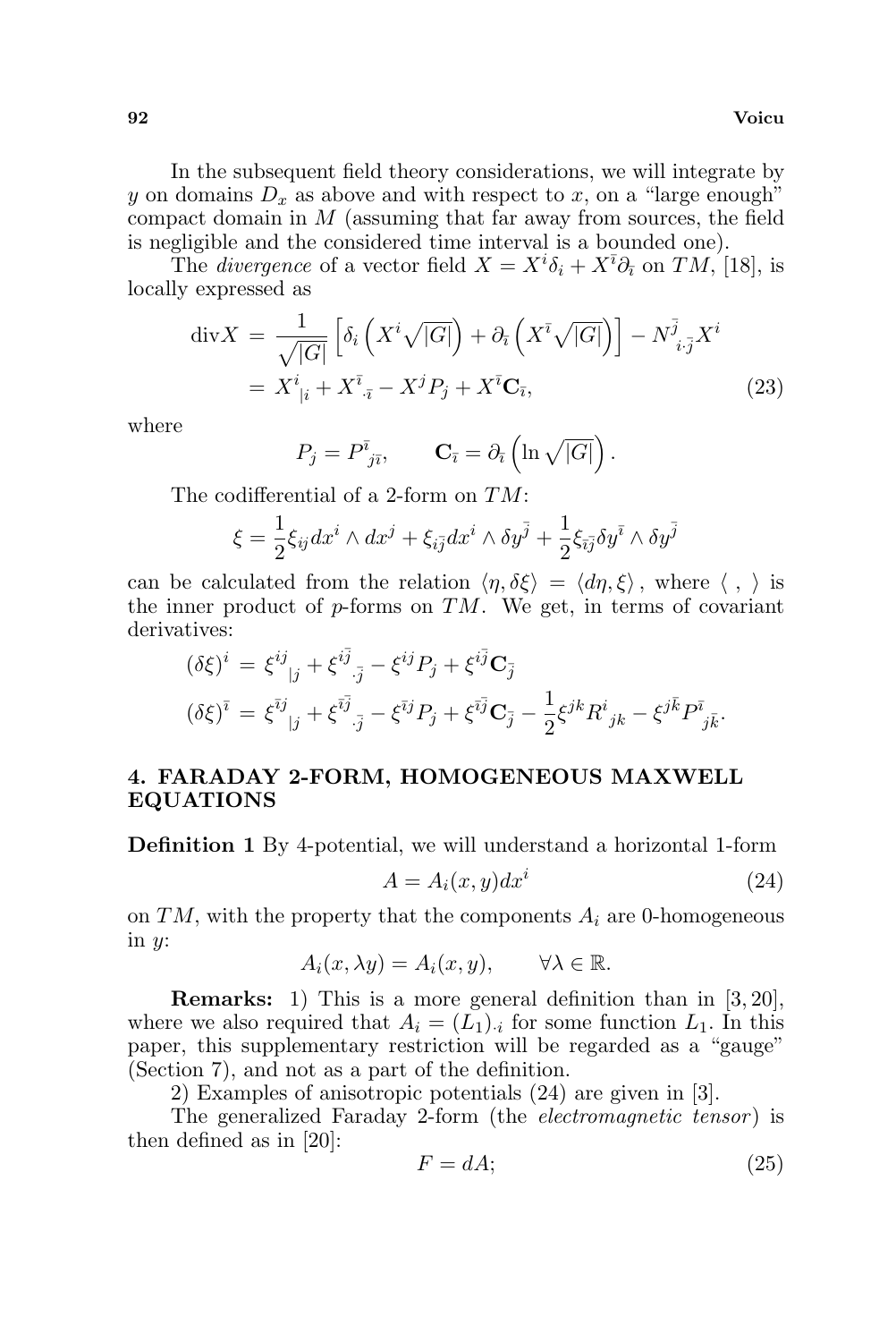in local coordinates, we get:

$$
F = \frac{1}{2} F_{ij} dx^i \wedge dx^j + F_{i\bar{j}} dx^i \wedge \delta y^{\bar{j}}, \qquad (26)
$$

where

$$
F_{ij} = A_{j|i} - A_{i|j}, \quad F_{i\bar{j}} = -A_{i\cdot\bar{j}}.
$$
 (27)

Relation (25) leads to the generalized homogeneous Maxwell equation:

$$
dF = 0,\t\t(28)
$$

or, locally:

$$
F_{ij|k} + F_{ki|j} + F_{jk|i} = -\sum_{(i,j,k)} R^{\bar{h}}_{jk} F_{i\bar{h}};
$$
  

$$
F_{\bar{i}j|k} + F_{k\bar{i}|j} + F_{jk\bar{i}} = P^{\bar{h}}_{j\bar{i}} F_{k\bar{h}} - P^{\bar{h}}_{k\bar{i}} F_{j\bar{h}}, \quad F_{k\bar{i}\bar{j}} + F_{\bar{j}k\bar{i}} = 0.
$$
 (29)

In the above, we have started from A as an a priori given object and defined  $F$  as its exterior derivative. Conversely, on a contractible domain in  $TM$ , if it is given a closed 2-form

$$
F:=\frac{1}{2}F_{ij}dx^i\wedge dx^j+F_{i\bar{j}}dx^i\wedge \delta y^{\bar{j}}
$$

then there exists, [20], a horizontal form A such that  $F = dA$ .

## 5. INHOMOGENEOUS MAXWELL EQUATIONS

In the following, let us see how the terms of the action (5) transform on TM.

The interaction term of the total action becomes

$$
S_{int} = -\sum \frac{q}{c} \int A_i(x, \dot{x}) dx^i.
$$

We write total charge as an integral:

$$
q = \int \rho(x)dV = \int \frac{\rho(x)}{\sqrt{g_{00}}}\sqrt{G}d\mathbf{x} \wedge dy.
$$

Then, with the notation

$$
J^i = \frac{\rho c}{\sqrt{g_{00}}} \frac{dx^i}{dx^0},\tag{30}
$$

 $S_{int}$  is written as a volume integral on a domain in TM :

$$
-\frac{q}{c}\int A_k dx^k = -\frac{1}{c}\int A_i J^i d\Omega \tag{31}
$$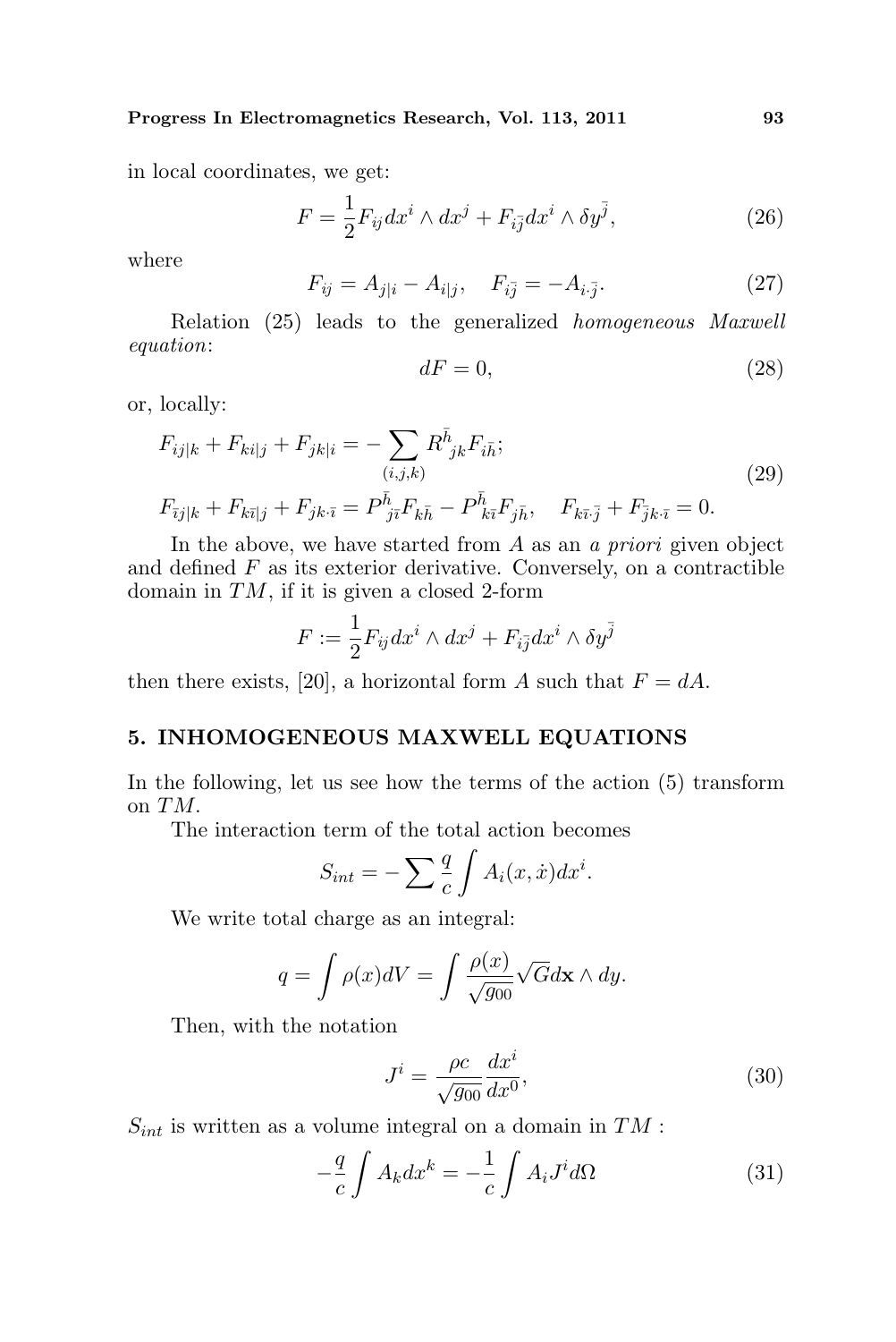94 Voicu

and the action  $S_1 = S_{int} + S_f$  becomes:

$$
S_1 = -\frac{1}{c} \int A_i J^i + \frac{1}{16\pi} F_{AB} F^{AB} d\Omega.
$$
 (32)

By varying it with respect to  $A$ , we get [20]:

$$
F^{ij}_{\ \ |j} + F^{i\bar{j}}_{\ \ \bar{j}} - F^{ij}P_j + F^{i\bar{j}}C_{\bar{j}} = -\frac{4\pi}{c}J^i. \tag{33}
$$

Equations (33) gave the idea to generalize the inhomogeneous Maxwell equation as

$$
(\delta F)^{\sharp} = -\frac{4\pi}{c}J. \tag{34}
$$

The above equation is formally similar to Equation (9); the difference is that, in the Finslerian case, the involved quantities are no longer defined on the spacetime manifold, but on its tangent bundle.

In local coordinates, this is:

$$
F^{ij}_{\ \ |j} + F^{i\bar{j}}_{\ \ \bar{j}} + Q^i = -\frac{4\pi}{c}J^i, \qquad F^{\bar{\imath}j}_{\ \ |j} + Q^{\bar{\imath}} = -\frac{4\pi}{c}J^{\bar{\imath}}, \qquad (35)
$$

 $where$ 

$$
Q^{i} = -F^{ij}P_{j} + F^{i\bar{j}}\mathbf{C}_{\bar{j}}, \quad Q^{\bar{i}} = -F^{\bar{i}j}P_{j} - \frac{1}{2}F^{jk}R^{\bar{i}}{}_{jk} - F^{j\bar{k}}P^{\bar{i}}{}_{j\bar{k}}.
$$
 (36)

Thus, we have obtained a vector field on TM :

$$
J=J^i\delta_i+J^{\bar{\imath}}\partial_{\bar{\imath}}
$$

which we will call the  $TM$ -current.

# 6. CONTINUITY EQUATION AND GAUGE INVARIANCE

From (34), we have  $-\frac{4\pi}{c}$  $\frac{\pi}{c} \delta J_{\flat} = \delta \delta F = 0$ . In other words, [20]:

Proposition 2 There holds the generalized continuity equation:

$$
\operatorname{div}(J) = 0. \tag{37}
$$

The 2-form F remains invariant under *gauge transformations* 

$$
A(x, y) \mapsto A(x, y) + d\lambda(x), \tag{38}
$$

where  $\lambda: M \to \mathbb{R}$  is a scalar function. Consequently, in the general action (5), the first term  $S_p$  and the third one  $S_f$  will also be invariant.

**Proposition 3** Transformations  $(38)$  do not affect the action  $S_{int} = -\frac{1}{c}$  $\frac{1}{c}\int A_i J^i d\Omega.$ 

 $\parallel$  Here is an erratum to the local expression of the inhomogeneous Maxwell equation in [20] – namely, in the term corresponding to  $Q^{\bar{i}}$ .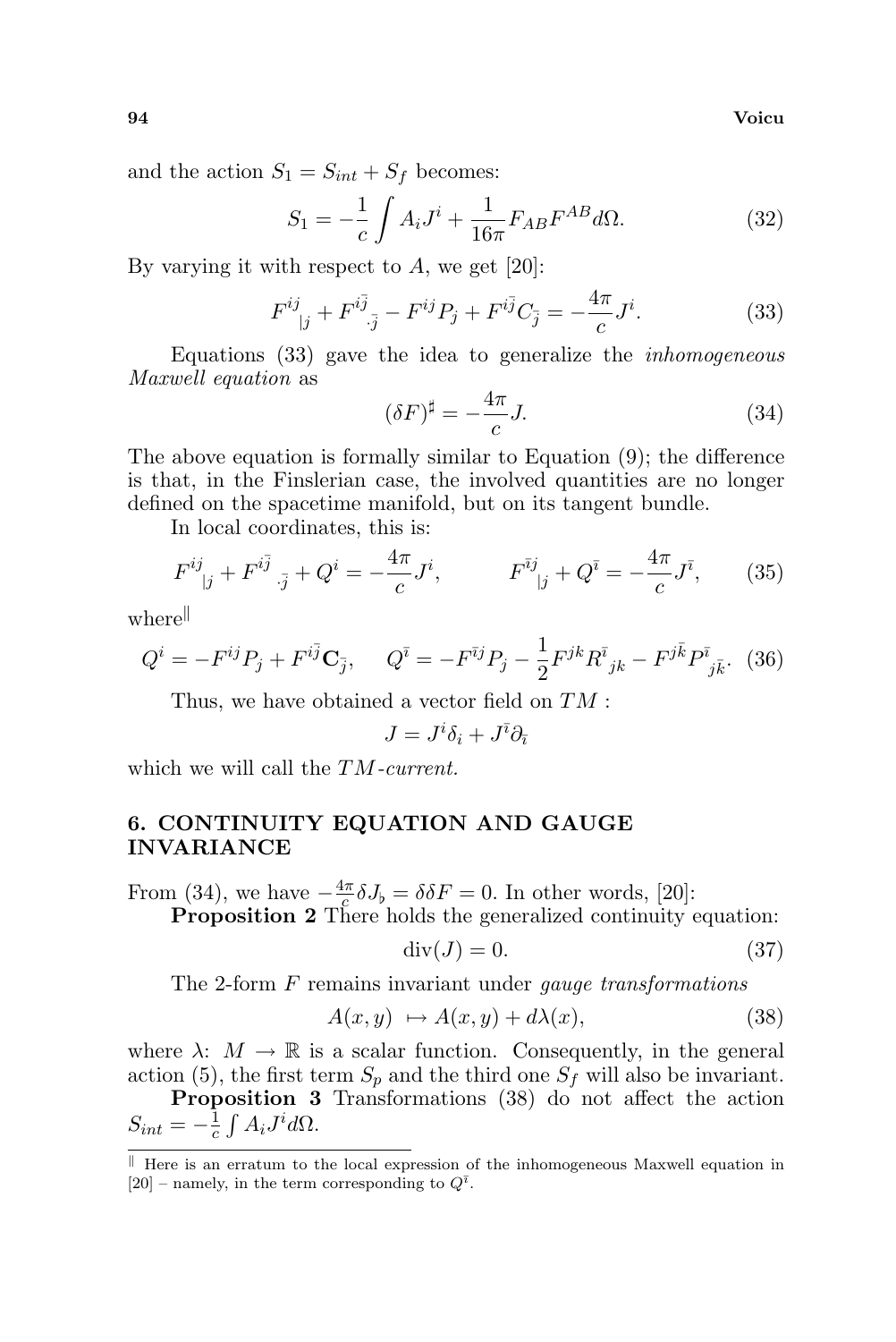**Proof.** Let 
$$
\tilde{A} = A + d\lambda
$$
. We have:  
\n
$$
\int \tilde{A}_i J^i d\Omega = \int A_i J^i d\Omega + \int \frac{\partial \lambda}{\partial x^i} J^i d\Omega.
$$

Since 
$$
\lambda = \lambda(x)
$$
, we have  $\frac{\partial \lambda}{\partial x^i} = \delta_i \lambda$  and  
\n
$$
\int \frac{\partial \lambda}{\partial x^i} J^i d\Omega = \int \delta_i \left( \lambda J^i \sqrt{|G|} \right) dx \wedge dy - \int \lambda \delta_i \left( J^i \sqrt{|G|} \right) dx \wedge dy.
$$

Adding and subtracting a  $\int \lambda J^i N^{\bar{j}}$ Adding and subtracting a  $\int \lambda J^i N^j_{i,j} d\Omega$ , the right hand side becomes  $\text{div}(\lambda J^H) - \lambda \text{div}(J^H) d\Omega$ . Taking into account the continuity  $\int \text{div}(\lambda J^{2}) = \lambda \text{div}(J^{2}) d\lambda$ . Taking mio account the continuity<br>equation and  $\lambda = \lambda(x)$ , the latter integral is actually  $\int \text{div}(\lambda J^{H}) +$ equation and  $\lambda = \lambda(x)$ , the latter integral is actually  $\int d\nu(\lambda J) d\Omega = \int d\nu(\lambda J) d\Omega$ , i.e., it can be written as a boundary term. When performing variations of the action (and assuming, as in the classical case, that variations vanish on the boundary), this term will vanish.

# 7. EQUATIONS OF MOTION OF CHARGED PARTICLES

Let us consider the case of a single particle. The equations of motion are obtained by varying the trajectory  $x = x(t)$  (where t is a parameter) in the first two terms of (5), which in our case become:

$$
S_2 = -\int \left( mc\sqrt{g_{ij}(x,\dot{x})\dot{x}^i \dot{x}^j} + \frac{q}{c} A_k(x,\dot{x})\dot{x}^k \right) dt. \tag{39}
$$

The 0-homogeneity of A insures that the action  $S_2$  does not depend on the choice of the parameter on the integration path, hence we can choose this parameter according to our wish. By choosing the arclength s as a parameter (i.e.,  $g_{ij}\dot{x}^i\dot{x}^j = 1$ ), the action  $S_2$  is equivalent to the one provided by the Lagrangian

$$
L = \frac{1}{2}mcg_{ij}(x, y)y^{i}y^{j} + \frac{q}{c}A_{k}(x, y)y^{k}, \quad y = \frac{dx}{ds}.
$$
 (40)

The canonical momentum of L is given by

 $\sim$ 

$$
p_i = \frac{\partial L}{\partial y^i} = mcy_i + \frac{q}{c} \left( A_{k \cdot i} y^k + A_i \right).
$$

A further restriction can be imposed on the y-dependence of A in order to make all the approach more elegant and provide a simple relation of A with the canonical 4-momentum and simple equations of motion.

In pseudo-Riemannian spaces, where  $A = A(x)$ , then there exists only one potential 1-form providing a given interaction Lagrangian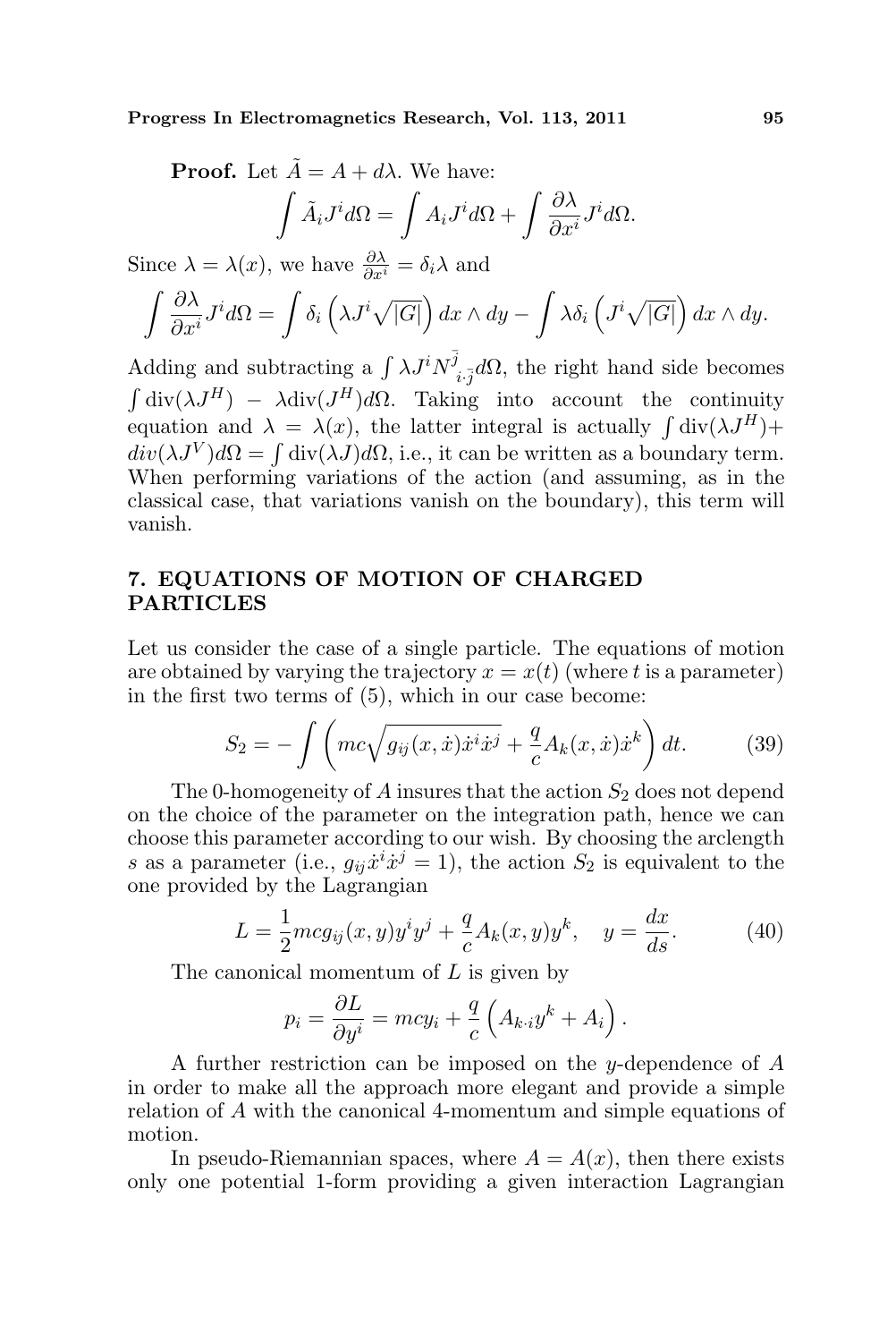$L_{int} = A_i(x)y^i$ . But in Finsler spaces (where  $A_i = A_i(x, y)$ ),  $L_{int} =$  $A_i(x, y)y^i$  can be given by infinitely many functions  $A_i$ ; the relation  $A_i y^i = \tilde{A}_i y^i$  is an equivalence, consequently, we can choose from each class the representative for which satisfies the y-gradient condition:

$$
A_{k \cdot i} y^k = 0. \tag{41}
$$

The y-gradient condition actually means:

$$
A_i = \frac{\partial L_{int}}{\partial y^i}
$$

Under this condition, the canonical 4-momentum is given by

$$
p_i = \frac{\partial L}{\partial y^i} = mcy_i + \frac{q}{c}A_i
$$

and the Euler-Lagrange equations for (40) are [20]:

$$
mc\frac{Dy^i}{ds} = \frac{q}{c}F^i_jy^j + \frac{q}{c}F^i_j\frac{\delta y^{\bar{j}}}{ds}, \quad y^i = \frac{dx^i}{ds},\tag{42}
$$

where  $\frac{Dy^i}{ds} = \frac{dy^i}{ds} + L^i_{jk}y^jy^k$ . Here, both the usual Lorentz force term given by  $F^i = \frac{q}{q}$  $\frac{q}{c}F^i_{\phantom{i}h}y^h$  and the correction given by  $\tilde{F}^i = \frac{q}{c}$  $\frac{q}{c}F^i_{\phantom{i}\bar{j}}$  $\frac{\delta y^{\bar j}}{ds}$  are orthogonal to the velocity 4-vector  $y = \dot{x}$ , i.e.,  $g_{ij}F^i y^j = 0$ ,  $g_{ij} \tilde{F}^i y^j = 0$ 0.

#### 8. STRESS-ENERGY TENSOR

#### 8.1. In Flat Finsler Spaces

Let us consider, on the vector space  $M = \mathbb{R}^4$ , a flat (locally Minkowskian [6]) Finsler metric

$$
g_{ij} = g_{ij}(y).
$$

Assuming that coordinate transformations are linear (as in special relativity), we can choose the trivial Ehresmann connection  $N_{j}^{\bar{i}} = 0$ , hence  $\delta_i = \frac{\partial}{\partial x^i}$  and  $\delta y^{\bar{i}} = dy^{\bar{i}}$ .

Spacetime translations  $\bar{x}^i = x^i + \varepsilon^i$ ,  $i = \overline{0,3}$  induce the following transformation on TM :

$$
\bar{x}^i = x^i + \varepsilon^i, \quad \bar{y}^i = y^i. \tag{43}
$$

The action

$$
S_f = -\frac{1}{16\pi c} \int F_{AB} F^{AB} d\Omega,\tag{44}
$$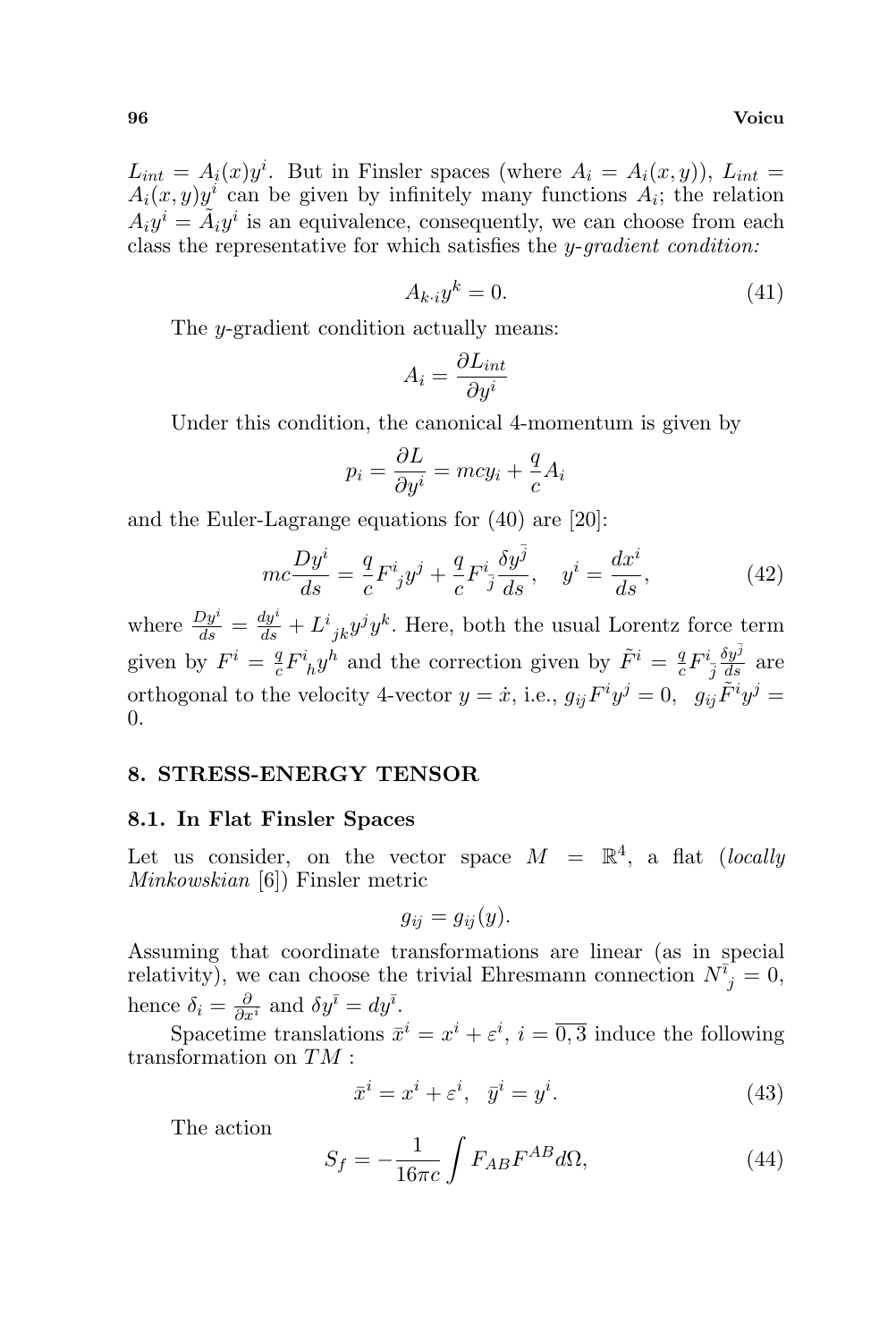is invariant to transformations (43) (actually, this invariance reduces to the absence of an explicit dependence on  $x$  of the Lagrangian).

Definition 4 By generalized stress-energy-momentum tensor of the electromagnetic field on  $TM$ , we understand the symmetrized Noether current given by the invariance of the action (44) to transformations (43).

Generally, for an action on  $TM$ ,

$$
S = \frac{1}{c} \int \Lambda(q_{(k)}, \frac{\partial q_{(k)}}{\partial x^i}, \frac{\partial q_{(k)}}{\partial y^i}) d\Omega, \tag{45}
$$

where  $\Lambda = L$ p |G| is a Lagrangian density on TM and  $q_{(k)} = q_{(k)}(x, y)$ are the field variables, the Euler-Lagrange equations are:

values, the Later Lagrange equations are:  
\n
$$
\frac{\partial}{\partial x^{i}} \left( \frac{\partial \Lambda}{\partial q_{(k),i}} \right) + \frac{\partial}{\partial y^{i}} \left( \frac{\partial \Lambda}{\partial q_{(k),i}} \right) - \frac{\partial \Lambda}{\partial q_{(k)}} = 0.
$$
\n(46)

The absence of explicit dependence on  $x^i$  of  $\Lambda$  means

$$
\frac{\partial \Lambda}{\partial x^i} = \frac{\partial \Lambda}{\partial q_{(k)}} q_{(k),i} + \frac{\partial \Lambda}{\partial q_{(k),l}} q_{(k),li} + \frac{\partial \Lambda}{\partial q_{(k),l}} q_{(k)\cdot\bar{l},i}.
$$

(where we understood summation over k). Substituting  $\frac{\partial \Lambda}{\partial q_{(k)}}$  from  $(46)$ , we get

$$
\frac{\partial \tilde{T}^l_{~i}}{\partial x^l}+\frac{\partial \tilde{T}^{\bar{l}}_{~i}}{\partial y^{\bar{l}}}=0,
$$

where:

$$
\tilde{T}^l_i = \left(q_{(k),i} \frac{\partial \Lambda}{\partial q_{(k),l}} - \delta^l_i \Lambda\right), \qquad \tilde{T}^{\bar{l}}_i = q_{(k),i} \frac{\partial \Lambda}{\partial q_{(k)} \bar{\iota}} \tag{47}
$$

In order to "guess" the form of the generalized energy-momentum tensor for the electromagnetic field, we assume for the beginning that  $J = 0$  and apply the above to:

$$
\Lambda = -\frac{1}{16\pi} F_{BC} F^{BC} \sqrt{|G|}, \quad q_{(k)} = A_k.
$$
  
We get  $\frac{\partial \Lambda}{\partial A_{k,l}} = -\frac{1}{4\pi} F^{lk} \sqrt{|G|}, \quad \frac{\partial \Lambda}{\partial A_{k.\bar{l}}} = -\frac{1}{4\pi} F^{\bar{l}k} \sqrt{|G|}$  and  

$$
\tilde{T}^l_i = \frac{1}{4\pi} \left( -F^{lk} A_{k,i} + \frac{1}{4} \delta^l_i F_{BC} F^{BC} \right) \sqrt{|G|}, \quad \tilde{T}^{\bar{l}}_i = -\frac{1}{4\pi} F^{\bar{l}k} A_{k,i} \sqrt{|G|}.
$$

For  $J = 0$ , it follows from the inhomogeneous Maxwell equations that the following terms

$$
\frac{1}{4\pi} \Big( F^{lk} A_{i,k} + F^{l\bar{k}} A_{i,\bar{k}} \Big) \sqrt{|G|} = \frac{1}{4\pi} \Big( F^{lk} A_i \sqrt{|G|} \Big)_{,k} + \frac{1}{4\pi} \Big( F^{l\bar{k}} A_i \sqrt{|G|} \Big)_{,\bar{k}} \frac{1}{4\pi} F^{\bar{l}k} A_{i,k} \sqrt{|G|} = \frac{1}{4\pi} \Big( F^{\bar{l}k} A_i \sqrt{|G|} \Big)_{,k}
$$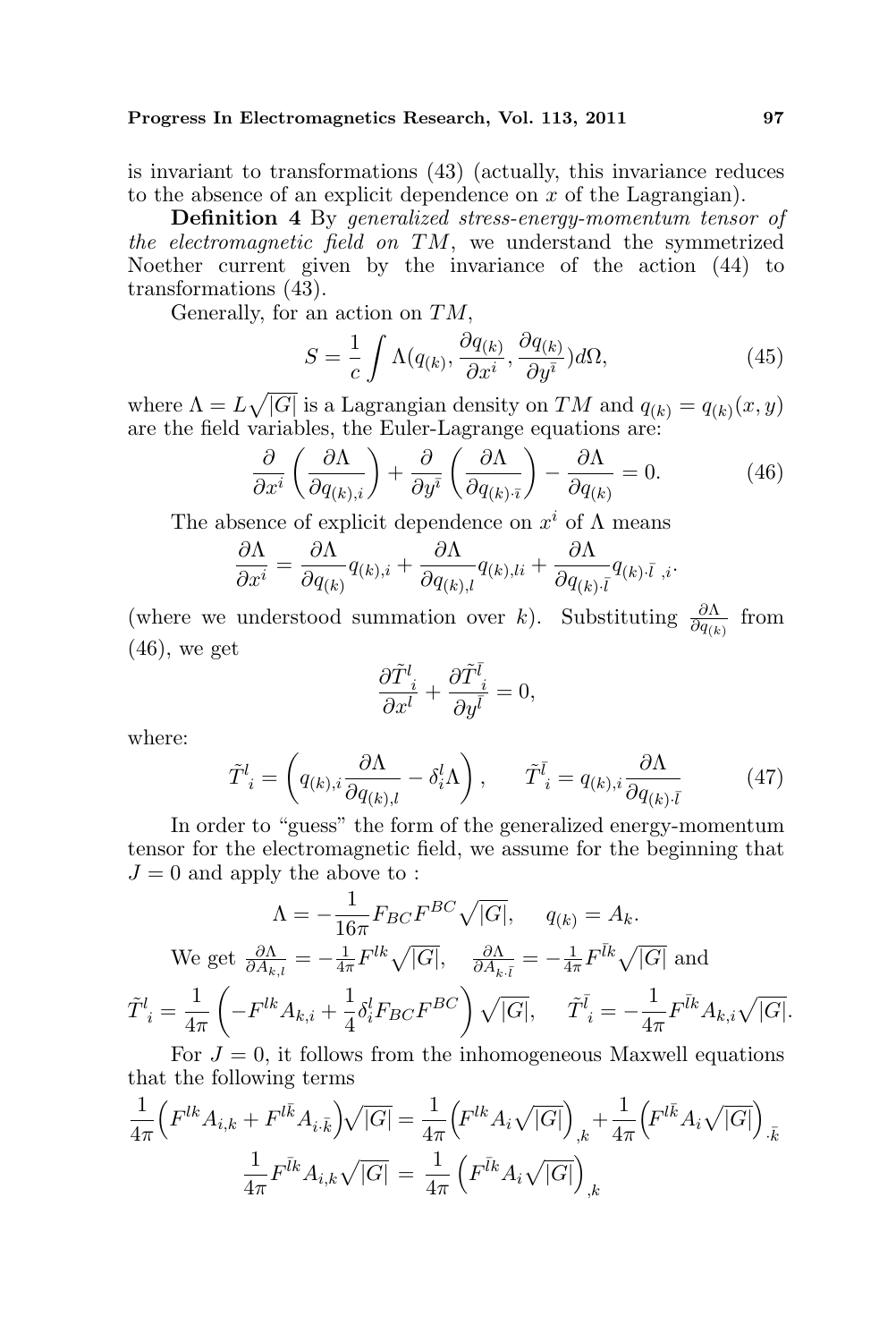98 Voicu

provide divergences. By adding them to  $\tilde{T}^l_{\ i}$  and  $\tilde{T}^{\bar{l}}_{\ i}$  respectively and provide divergences. By adding them to  $T_i$  and<br>dividing by  $\sqrt{|G|}$ , we get the symmetrized tensor

$$
T^{l}_{\;i} = \frac{1}{4\pi} \left( -F^{lB}F_{iB} + \frac{1}{4}\delta^{l}_{i}F_{BC}F^{BC} \right), \; T^{\bar{l}}_{\;i} = -\frac{1}{4\pi}F^{\bar{l}k}F_{ik};\qquad(48)
$$

in the case  $J = 0$ , the divergence of T is identically 0.

This suggests the following

Definition 5 We call generalized energy-momentum tensor in the flat Finsler space  $(\mathbb{R}^4, \mathcal{F}(y))$ , the symmetric tensor

$$
T = T_{ij} dx^{i} \otimes dx^{j} + T_{i\bar{j}} dx^{i} \otimes dy^{\bar{j}}
$$
 (49)

with local components given by  $(48)$ .

If the  $TM$ -current  $J$  is arbitrary, then by using Maxwell equations, we get:

$$
\frac{1}{\sqrt{|G|}} \left[ \frac{\partial}{\partial x^j} \left( T^j_i \sqrt{|G|} \right) + \frac{\partial}{\partial y^j} \left( T^{\bar{j}}_i \sqrt{|G|} \right) \right] = -\frac{1}{c} \left( F_{ij} J^j + F_{i\bar{j}} J^{\bar{j}} \right). \tag{50}
$$

In brief, T identically satisfies the equality:

$$
\operatorname{div}(T) = -\frac{1}{c}h(i_J F),\tag{51}
$$

where h denotes projection to the horizontal distribution  $HTM$ .

#### 8.2. In General Finsler Spaces

In general (pseudo-) Finsler spaces, we define the generalized energymomentum tensor of the electromagnetic field as above:

$$
T = T_{ij} dx^{i} \otimes dx^{j} + T_{i\overline{j}} dx^{i} \otimes \delta y^{\overline{j}},
$$
  
\n
$$
T_{iA} = \frac{1}{4\pi} \left( -F_{A}{}^{B}F_{iB} + \frac{1}{4} g_{iA} F_{BC} F^{BC} \right),
$$
\n(52)

(where  $g_{i\bar{j}} = 0$ ). By a direct computation, it follows that:

**Proposition 6** The horizontal components  $T_{ij}$  of the generalized energy-momentum tensor can be obtained by varying the action  $S_f$ with respect to the spacetime metric  $g$  (i.e., with respect to the *horizontal* part of the metric  $(G_{AB})$ :

$$
\delta_g S_f = \frac{1}{2c} \int T_{ik} \delta g^{ik} d\Omega,
$$

while the mixed components  $T_{i\bar{j}}$  are obtained by varying  $S_f$  with respect to the nonlinear connection  $N$ :

$$
\delta_N S_f = \frac{1}{c} \int T^j_{\ \bar{\imath}} \delta N^{\bar{\imath}}_{\ j} d\Omega.
$$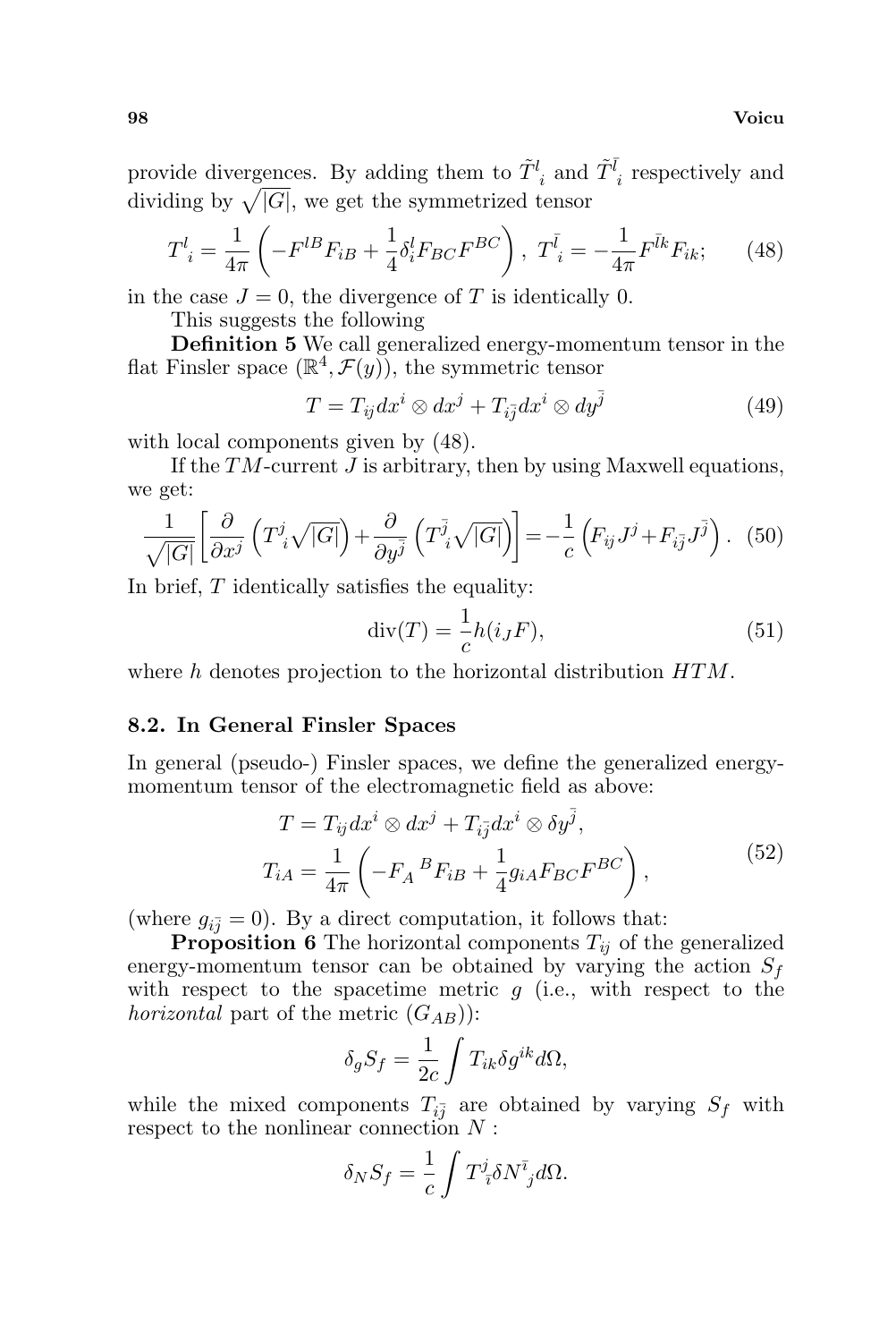In curved Finsler spaces, the generalized energy-momentum tensor T satisfies some more complicated identities, involving the torsion of the linear connection  $D$ . The situation reminds the one in Riemann-Cartan geometry [21].

### 9. CONCLUSION

For a 4-dimensional pseudo-Finsler space  $(M, \mathcal{F})$ , we have generalized the basic notions and results in classical electromagnetic field theory. The 4-potential is defined as a horizontal 1-form  $A = A_i(x, y)dx^i$  on the tangent bundle  $TM$ , having its components  $A_i$  homogeneous of degree 0 in  $y$ . The generalized electromagnetic tensor is the 2-form  $F = dA$ . Maxwell's equations on TM are then written as:

$$
dF = 0, \quad \delta F = -\frac{4\pi}{c}J_{\flat}.
$$

The TM-current  $J = J^i \delta_i + J^{\bar{\imath}} \partial_{\bar{\imath}}$  is a vector field on TM satisfying identically div  $J = 0$ . Its horizontal component  $J^{i}\delta_{i}$  provides the usual notion of 4-current (plus a correction term due to the anisotropy of the space).

Further, for flat Finsler spaces  $(M, \mathcal{F}(y))$ , the generalized energymomentum tensor is defined as the symmetrized Noether current corresponding to invariance of the field Lagrangian to spacetime translations. We obtained

$$
T = T_{ij} dx^{i} \otimes dx^{j} + T_{i\overline{j}} dx^{i} \otimes dy^{\overline{j}}, \qquad (53)
$$

$$
T_{iA} = \frac{1}{4\pi} \left( -F_A^B F_{iB} + \frac{1}{4} g_{iA} F_{BC} F^{BC} \right),
$$
 (54)

(where  $g_{i\bar{j}} = 0$  and A, B, C take all values corresponding to both horizontal and vertical components). The generalized energymomentum tensor satisfies the identity:

$$
\operatorname{div}(T) = \frac{1}{c}h(i_JF),
$$

which is a generalization to  $TM$  of the usual energy-momentum conservation law.

In curved Finsler spaces, the components of the generalized stressenergy tensor can be obtained by varying the field action with respect to the metric  $g_{ij}(x, y)$  (thus getting  $T_{ij}$ ) and with respect to the Ehresmann connection N (which provides the components,  $T_{i,j}$ ).

We estimate that differential form language, combined with tangent bundle (in particular, Riemann-Finsler) geometry methods could also offer a very useful tool for the study of topical problems (e.g., in [24, 25, 29]) of electromagnetics in anisotropic media.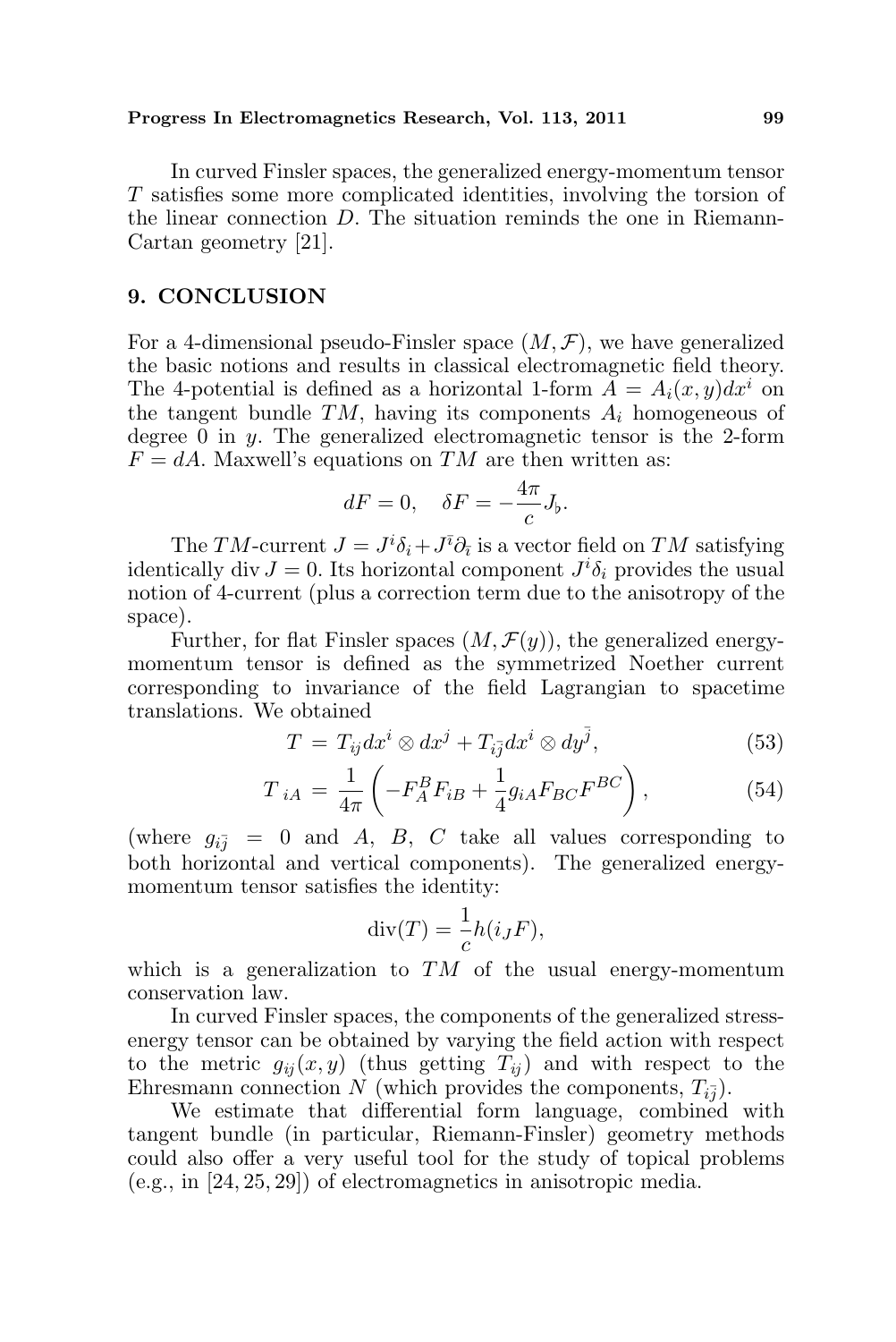## ACKNOWLEDGMENT

The work was supported by the Sectorial Operational Program Human Resources Development (SOP HRD), financed from the European Social Fund and by Romanian Government under the Project number POSDRU/89/1.5/S/59323.

## **REFERENCES**

- 1. Asanov, G. S., Finsler Geometry, Relativity and Gauge Theories, Reidel, Dordrecht, 1985.
- 2. Balan, V. and P. C. Stavrinos, "Finslerian  $(\alpha, \beta)$ -metrics in weak gravitational models," Finsler and Lagrange Geometries, M. Anastasiei and P. L. Antonelli, Eds., 259–268, Kluwer Acad. Publishers, 2003.
- 3. Brinzei (Voicu), N. and S. Siparov, Equations of Electromagnetism in Some Special Anisotropic Spaces, Dec. 2008.
- 4. Bogoslovsky, G. Y., "A viable model of locally anisotropic spacetime and the Finslerian generalization of the relativity theory," Fortschr. Phys., Vol. 42, No. 2, 143–193, 1994.
- 5. Bogoslovsky, G. Y. and H. F. Goenner, "Concerning the generalized Lorentz symmetry and the generalization of the Dirac equation," Phys. Lett. A, Vol. 323, 40–47, 2004.
- 6. Bao, D., S. S. Chern, and Z. Shen, An Introduction to Riemann-Finsler Geometry, (Graduate Texts in Mathematics, 200), Springer Verlag, 2000.
- 7. Dahl, M., "Electromagnetic Gaussian beams and Riemannian geometry," Progress In Electromagnetics Research, Vol. 60, 265– 291, 2006.
- 8. Ivancevic, V. G. and T. T. Ivancevic, Applied Differential Geometry. A Modern Introduction, WSP, 2007.
- 9. Kachalov, A. P., "Quasijets in anisotropic media, Finsler geometry, and Fermi coordinates," Journal of Math. Sciences, Vol. 142, No. 6, 2546–2558, 2007.
- 10. Miron, R. and M. Anastasiei, The Geometry of Lagrange Spaces: Theory and Applications, FTPH, No. 59, Kluwer Acad. Publ., 1994.
- 11. Landau, L. D. and E. M. Lifschiz, Field Theory, 8th edition, Fizmatlit, Moscow, 2006.
- 12. Miron, R., R. Rosca, M. Anastasiei, and K. Buchner, "New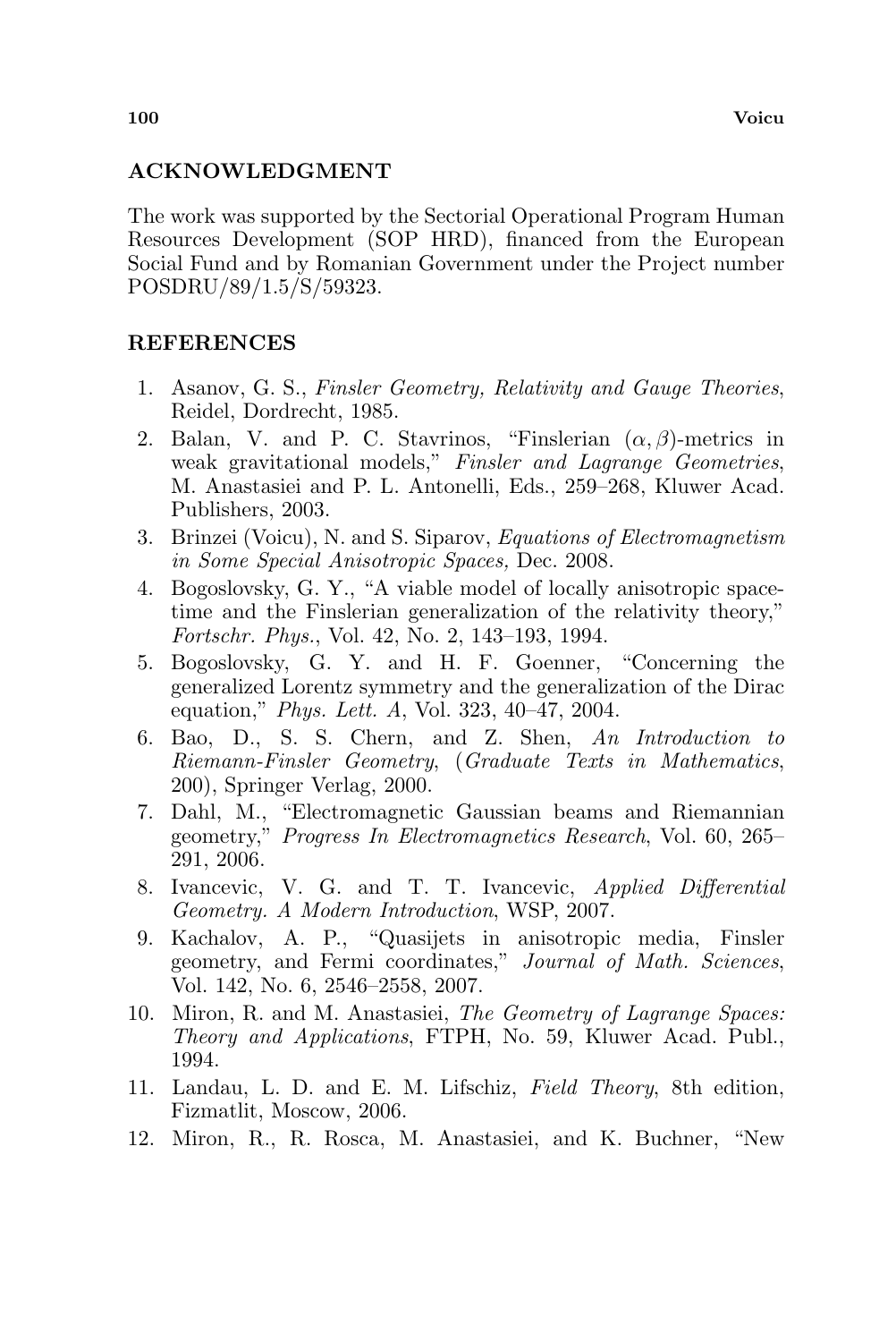aspects in Lagrangian relativity," Found. of Phys. Lett., Vol. 2, No. 5, 141–171, 1992.

- 13. Miron, R. and M. Radivoiovici-Tatoiu, "A Lagrangian theory of electromagnetism," Seminarul de Mecanica, 1–55, Timisoara, 1988.
- 14. Miron, R., The Geometry of Ingarden Spaces, Rep. on Math. Phys., Vol. 54, No. 2, 131–147, 2004.
- 15. Rutz, S., "A Finsler generalisation of Einstein's vacuum field equations," General Relativity and Gravitation, Vol. 25, No. 11, 1139–1158, 1993.
- 16. Siparov, S., "On the interpretation of the classical GRT tests and cosmological constant in anisotropic geometrodynamics," 2009.
- 17. Shen, Z., Lectures on Finsler Geometry, World Scientific, 2001.
- 18. Udriste, C. and V. Balan, Differential Operators and Convexity on Vector Bundles, Endowed with (h; v)-metrics, Section I, Vol. 43, No. 1, 37–50, An. St. Univ. "AL.I. Cuza", 1997.
- 19. Vacaru, S., P. Stavrinos, E. Gaburov, and D. Gonta, Clifford and Riemann Finsler Structures in Geometric Mechanics and Gravity, Geometry Balkan Press, Bucharest, 2006.
- 20. Voicu, N. and S. Siparov, "A new approach to electromagnetism in anisotropic spaces," BSG Proc., Vol. 17, 250–260, 2010.
- 21. Watanabe, T. and M. Hayashi, General Relativity with Torsion, arXiv: gr -qc/0409029.
- 22. Li, X. and Z. Chang, "Towards a gravitation theory in Berwald-Finsler space," Chinese Phys. C, Vol. 34, 28, 2010.
- 23. Von Brzeski, J. G. and V. von Brzeski, "Topological wavelength shifts [electromagnetic field in Lobachevskian geometry]," Progress In Electromagnetics Research, Vol. 39, 281–298, 2003.
- 24. Carcione, J. M., "Simulation of electromagnetic diffusion in anisotropic media," Progress In Electromagnetics Research B, Vol. 26, 425–450, 2010.
- 25. Cheng, X., H. Chen, B.-I. Wu, and J. A. Kong, "Cloak for bianisotropic and moving media," Progress In Electromagnetics Research, Vol. 89, 199–212, 2009.
- 26. Gratus, J. and R. W. Tucker, "Covariant constitutive relations, Landau damping and non-stationary inhomogeneous plasmas," Progress In Electromagnetics Research M, Vol. 13, 145–156, 2010.
- 27. Lindell, I. V., "Class of electromagnetic sq-media," Progress In Electromagnetics Research, Vol. 110, 371–382, 2010.
- 28. Lindell, I. V., "Electromagnetic wave equation in differential-form representation," Progress In Electromagnetics Research, Vol. 54,